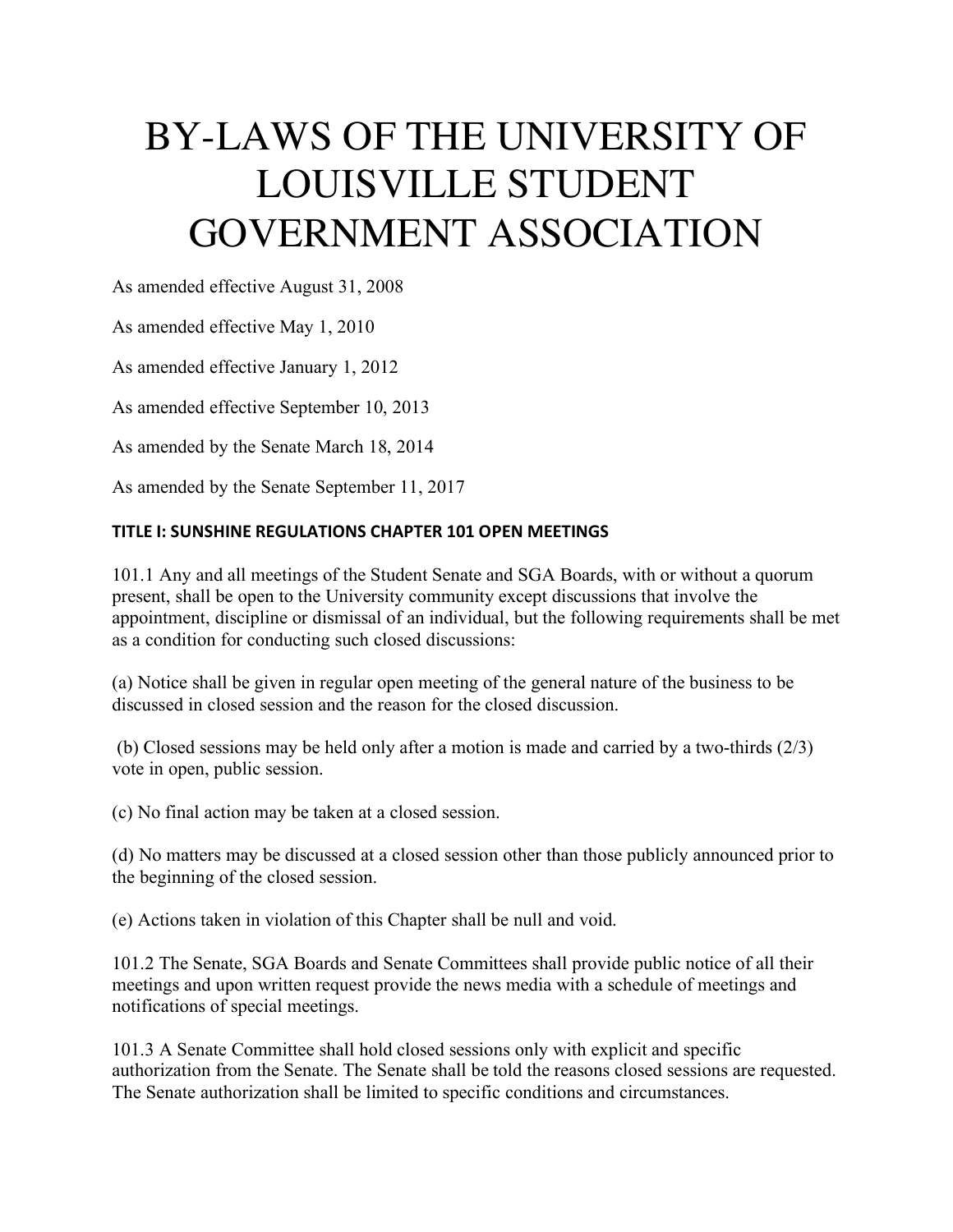# **TITLE II: SGA RULES OF ORDER CHAPTER 201 PARLIAMENTARY AUTHORITY**

201.1 Rules of Order not governed by the Constitution or these By-Laws shall be governed by Robert's Rules of Order Newly Revised, current edition.

## CHAPTER 202 SPECIAL RULES

The Senate shall have the following special rules, which may not be suspended unless expressly noted:

202.1 Absentee voting shall not be permitted.

202.2 In the absence of a quorum, one-fifth (1/5) of the total voting Senators may issue a call of the house. This requires that all absent members either return to the meeting or provide a legitimate excuse for their absence to the Officers of the Senate. Failure to do so may result in a removal hearing through Development Board, although a single infraction shall not be deemed sufficient to remove a Senator in the absence of other evidence.

202.3 During an election or a vote on appointment, a secret ballot vote shall be held upon demand of two Senators and make note of the Senators present and absent.

202.4 The presiding officer having taken the chair shall call the roll of Senators and make note of the Senators present and absent.

202.5 The proceedings of the Senate shall be accurately stated in the minutes. Titles of bills, resolutions, and every vote shall be included.

202.6 The roll call vote may be ordered by any senator present, except votes on appointments and elections.

202.7 When a roll call vote is ordered, the presiding officer or his or her designee shall call the name of each Senator individually. Abstentions shall not be counted as either affirmative or negative.

202.8 When a Senator desires to speak, he or she shall address the presiding officer, and shall not proceed until he or she is recognized. No Senator shall interrupt another in debate without his consent, except where a motion is in order. To obtain this consent he or she shall first address the presiding officer.

202.9 Any motion or amendment to legislation exceeding twenty-five (25) words or five (5)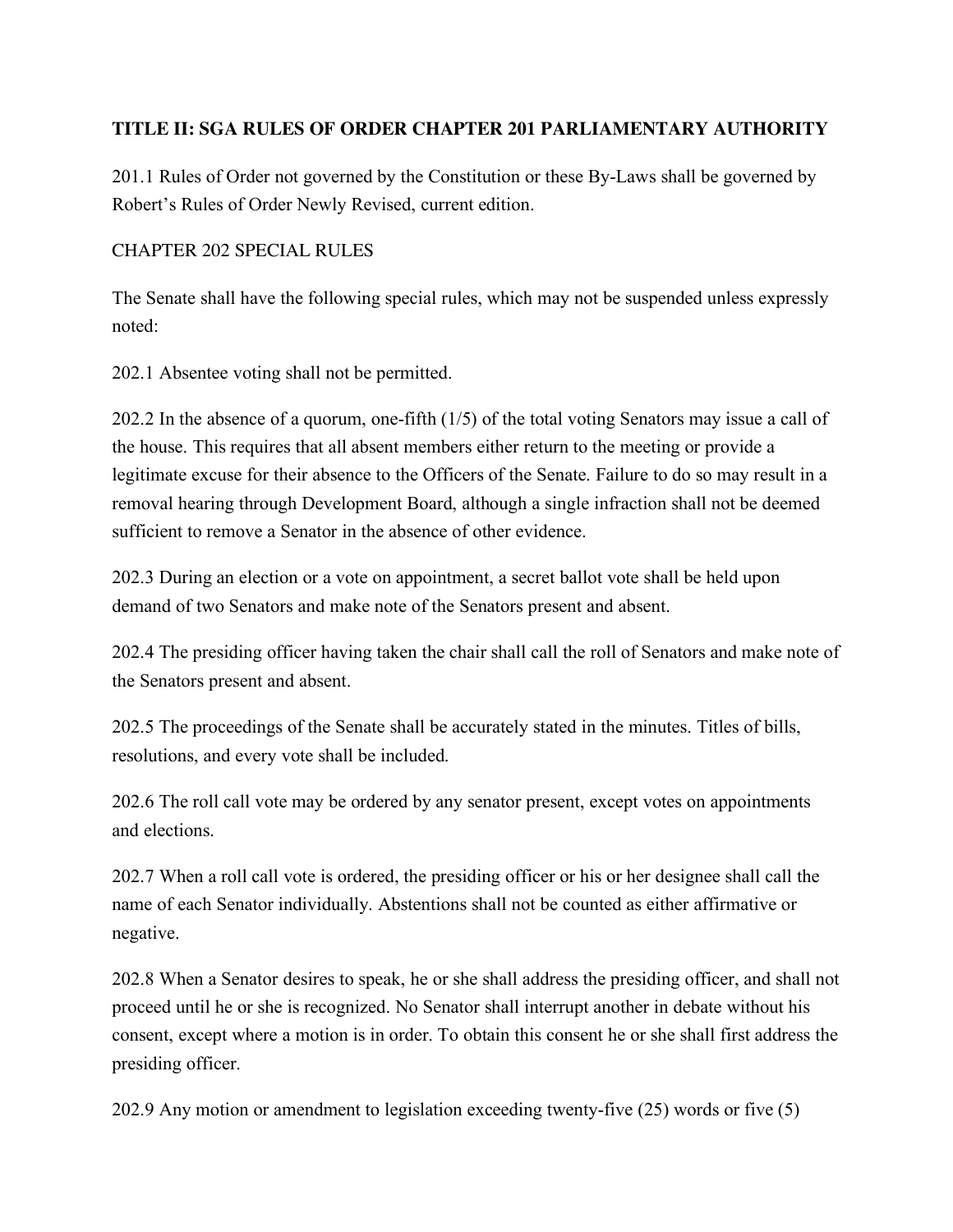sentences shall be made available to Senators before being voted upon.

202.10 The Senate's regular meeting time and schedule shall be drafted by the Senate Speaker and approved by majority of the total voting membership of the Senate at the Fall senate retreat before the regular Senate session.

202.11 "Resolution" shall be defined as a written motion. Resolutions shall be voted on by the Student Senate.

202.12 "Act" shall be defined as any document ratified by the Student Senate that is not a resolution, a budget, a council or RSO Constitution, amendments to the SGA Constitution or By-Laws, an appointment, rules of order for the Senate, an action invoking power granted to the Senate by the Constitution or By-Laws, or related to the removal of a member of SGA from office.

202.13 "Bill" shall be defined as any set of acts or resolutions that all relate. Bills can be passed as a whole, or, by vote of the Student Senate can be broken up into individual parts to be voted upon.

202.14 "Legislation" shall be the non-specific noun for any act, resolution, bill, or combination thereof either prior to or after passage.

202.15 The preliminary agenda for any Senate meeting shall be drafted by the Senate Speaker and approved by the Senate at the beginning of the meeting. The Senate Speaker shall be responsible for distributing this agenda to the Senators at least twenty-four (24) hours prior to when the Senate meeting is called to order.

202.16 In order for any new business to appear on the preliminary agenda, it must be submitted to the Senate Speaker, Senate Historian and EVP at least forty-eight (48) hours prior to when the Senate meeting is called to order. An electronic version of documents relating to the new business will then be distributed among Senators no later than twenty-four (24) hours prior to when the Senate meeting is called to order.

202.17 New business submitted less than forty-eight (48) hours prior to when the Senate meeting is called to order will require amending the orders of the day. Additionally, producing and distributing copies of documents related to any new business not submitted to the Senate Speaker, Senate Historian, and EVP within the prescribed time shall be the responsibility of the author. The author may electronically distribute a copy of the documents more than thirty-six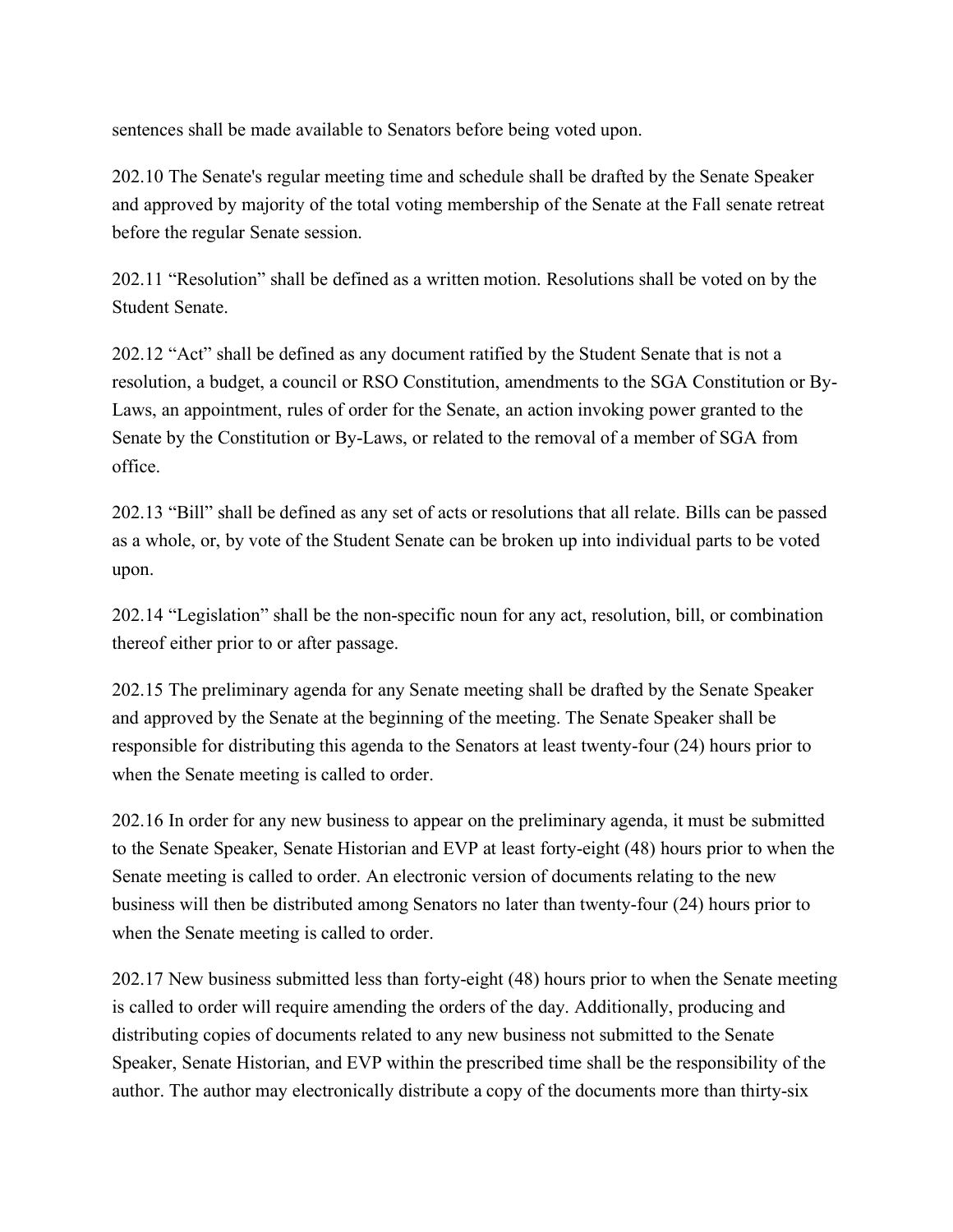(36) hours before the meeting, but after that time limit a physical copy must be produced for each Senator at the next meeting.

202.18 Any resolution or act proposed to the Student Senate shall have a first reading. It shall be submitted to the appropriate committee for review. After review, the resolution shall return to the Senate for a second reading. Before discussion of the resolution, the committee will render its opinion to the Student Senate regarding whether or not it recommends passage of the resolution, along with any amendments drafted by the committee, friendly or otherwise. A motion to discharge the committee may be made to prevent it from rendering its opinion on the resolution. If the resolution originates within a committee, it shall move to second reading upon submission to the Senate. This rule may be suspended by 2/3 vote.

202.19 The Executive Branch shall have the ability to veto any resolution, act, or bill passed by the Student Senate. Veto requires unanimous agreement among all Executive Officers. If the Executive Cabinet issues a veto, an explanation of that veto must be delivered by the SGA President in his report during the next regularly-scheduled Senate meeting.

202.20 The SGA President must sign any resolution, act, or bill passed by the Student Senate before it can go into effect.

202.21 Within 10 days of passage in the Senate, the SGA Executive Branch shall either issue a veto or sign the legislation. If neither of these actions occurs within that period, the legislation automatically goes into effect.

202.22 The Student Senate may overturn a veto by a three-fourths (3/4) majority vote.

# CHAPTER 203 BOARD AND COMMITTEE RULES

203.1 SGA Boards and committees shall follow the rules of order of the Senate in so far as they are applicable and consistent with this chapter.

203.2 Each SGA Board and committees shall meet at least once a month in person during the fall and spring semester, as business necessitates.

203.3 Upon petition of three (3) members of a board or committee, the chairperson must call a special meeting.

203.4 One-half (1/2) of the members (excluding vacancies) of the board shall constitute a quorum to do business, but a lesser number may take emergency action on behalf of the board pending approval by a majority of the membership of the board at its next meeting or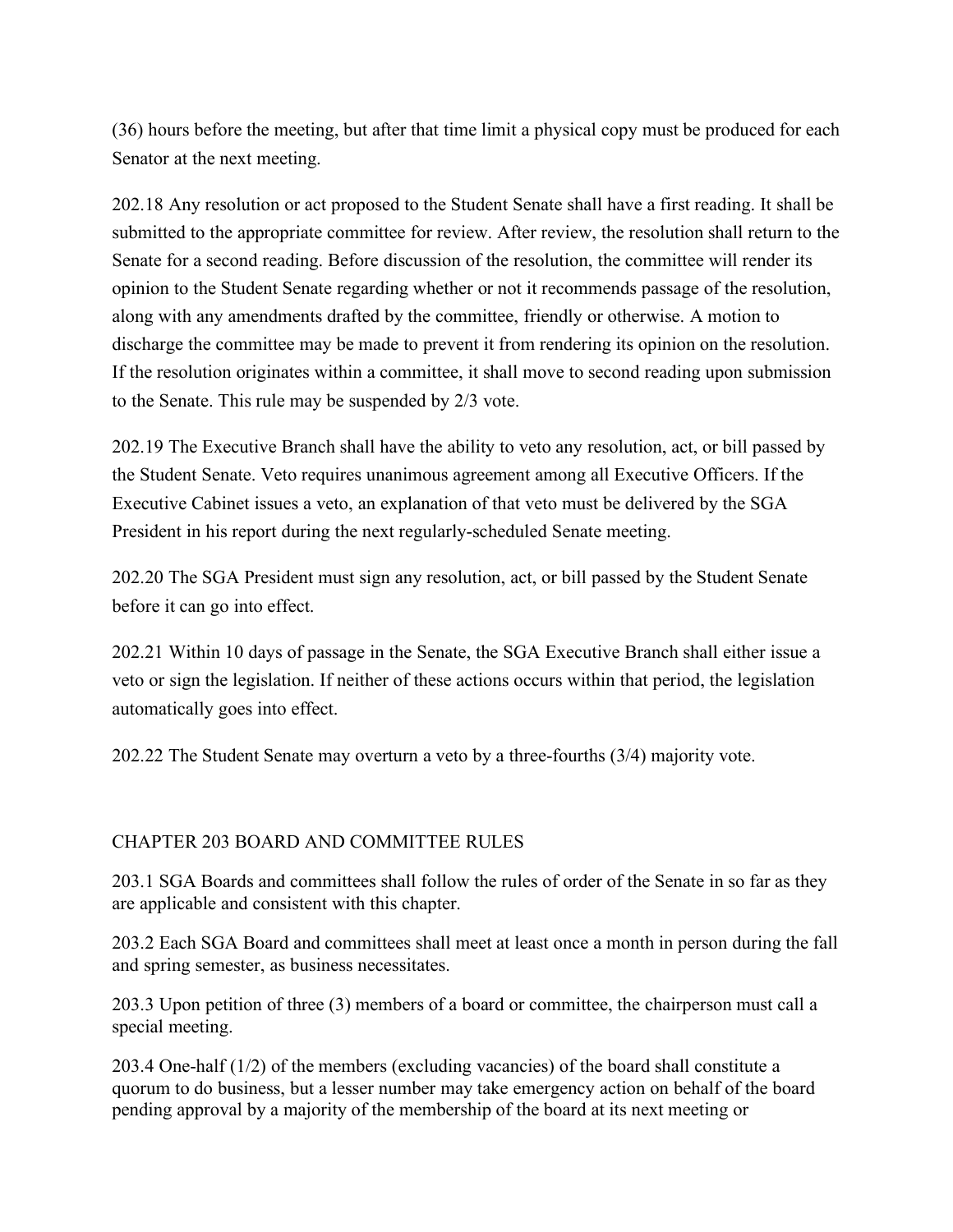electronically and may submit recommendations to the Student Senate, provided that the absence of a quorum is clearly indicated in the submission.

203.5 Any member of a board absent from two (2) meetings of the board without excuse satisfactory to that board shall automatically forfeit his position on the board, and his seat shall be declared vacant subject to Development Board approval.

203.6 Policies and Guidelines:

- (a) All boards and committees of the Student Government Association shall have the power to create policies and guidelines necessary for the pursuit of their duties. Such policies and guidelines shall not require a vote of the Senate to be enacted. Such policies and guidelines shall be void if found to conflict with the SGA Constitution or By-Laws.
- (b) Policies and guidelines which have the effect of creating new criterion for eligibility of recognition, funding, etc., and whose creation is not explicitly provided for in the SGA Constitution or By- Laws shall be submitted as an amendment to these documents as described in the SGA Constitution.
- (c) Policies and guidelines which have the effect of amending the duties of boards or committees as defined in the SGA Constitution or By- Laws shall be submitted as an amendment to these documents as described in the SGA Constitution.

(d) The Student Senate shall reserve the right to instruct or correct its boards and committees in their actions.

(e)The Student Senate shall have the authority to review, revise, and or revoke any policy or guideline of its boards and committees.

(f)The Student Senate shall have the authority to advise or direct its boards and committees in the creation of their policies and guidelines.

# **TITLE III: BOARDS AND COMMITTEES CHAPTER 300 ESTABLISHMENT**

300.1 The Student Government Association shall have the following boards: Executive Board, Student Organizations Advisory Board, Academic Policy Board, Services Policy Board, and Development Board. The Student Senate shall create committees that fit their stated goals and purposes for any particular academic year; this process shall be governed by the procedures set forth in Chapter 300.8.

300.2 SGA Boards and committees shall be governed by Chapter 203 of the SGA By- Laws and by any other rules and procedures, consistent with Chapter 203 of the SGA By- Laws, as established by the Student Senate.

300.3 The Executive Board shall: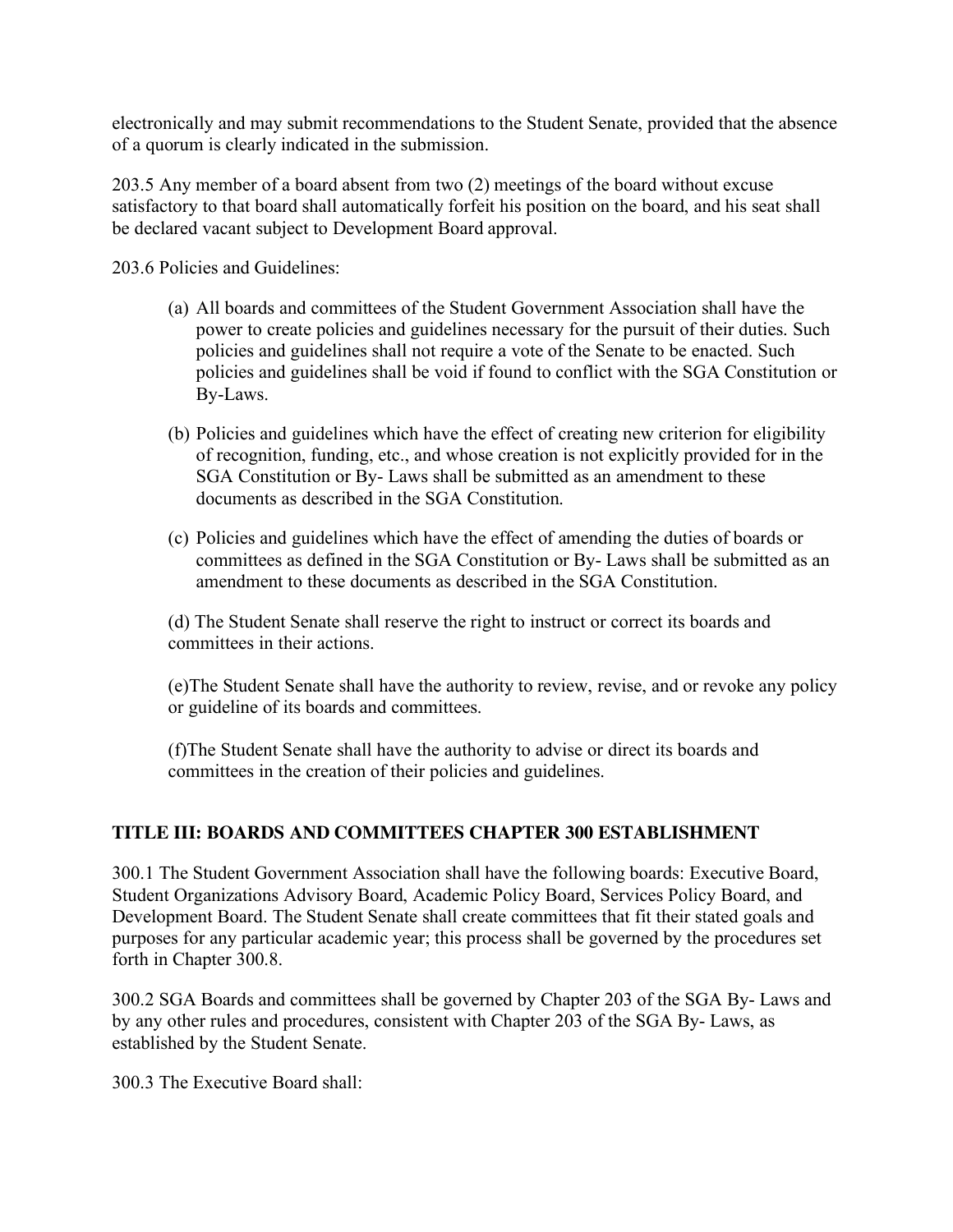(a) be composed of each academic unit's Council President and the Senate Speaker. The SGA President and Vice Presidents shall be ex-officio non-voting members.

(b) The Chairperson of the Board shall be the Executive Vice President of the SGA.

(c) The Board may review all pending legislation submitted in accordance with Section 202.11 and 202.12 of the SGA By- Laws. If a majority of the Board recommends a course of action, the Board's recommendation shall be presented to the Senate at the time the proposed legislation is introduced.

(d) The Board shall be empowered to take emergency actions otherwise under Student Senate jurisdiction when the Senate cannot be called into session; however, such action shall be negated effective at the next Senate meeting if the Senate fails to ratify the action by majority vote.

(e) The Board shall receive all recommendations or suggestions for changes in the SGA Constitution and By-Laws. The Board shall prepare recommendations concerning proposed amendments and submit their recommendations on these amendments to the Student Senate. The submission will constitute the first reading on the proposed amendments. If the Board fails to act on a proposal after two (2) regular meetings or thirty (30) days, whichever is less, it shall be sent to the Senate.

(f) The Board shall study and make recommendations on matters referred to it by the Student Senate.

(g) The Board shall periodically ask the Executive Cabinet Officers, SGA staff members, SGA officers, and any unit of the SGA for an accounting of activities at the Board's discretion. This accounting shall be submitted to the Development Board for review.

(h) The Board shall recommend Senators for placement upon SGA Boards and Committees for confirmation by the Student Senate.

300.4 The Academic Policy Board shall:

(a) be composed of the Academic Vice President and a Senator or Student selected from each of the recognized school Student Councils, nominated by the Executive Board and confirmed by the Senate. The SGA President shall be a non-voting ex officio member.

(b) The Chairman of the Board shall be the SGA Academic Vice President.

(c) The Academic Vice President shall seek the advice of the Board on his or her initiatives.

(d) The Board shall study and make recommendations to the Student Senate concerning student faculty relations, faculty evaluation, student academic life, the University Libraries, and academic policy regulations.

(e) The Board shall study and make recommendations to the Student Senate concerning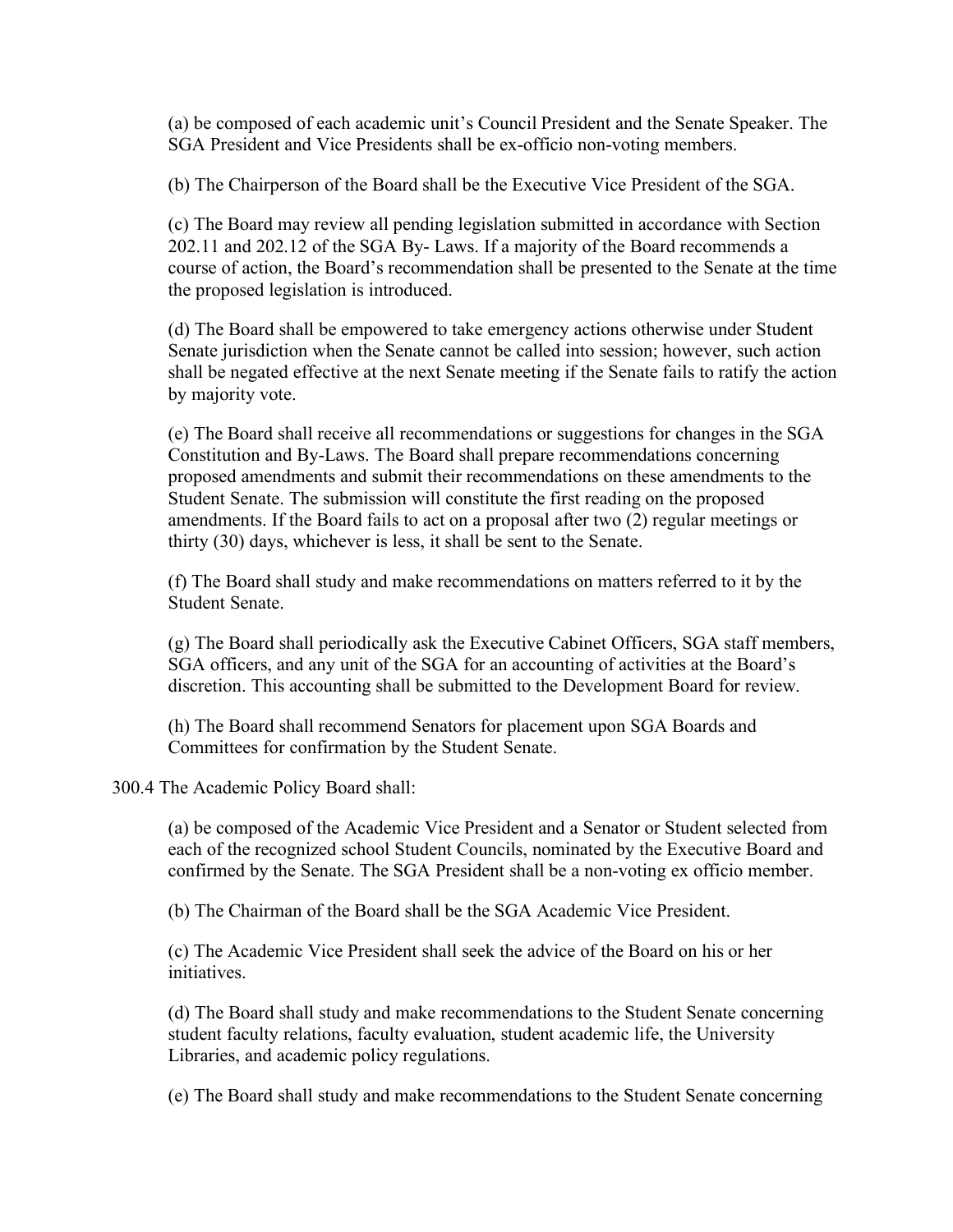proposed changes in The Redbook.

(f) The Board shall act as a forum for exchange of ideas and provide coordination of activities concerning academic affairs among Student Councils.

## 300.5 The Development Board

(a) Purpose: A Development Board shall be formed to evaluate the progress and direction of the SGA, including the performance of all boards, officers, and employees of the SGA. The Development Board will create means to hold members of SGA accountable for poor performance and reward members of the SGA for good performance. The Development Board shall have authority to request information or call an individual before the board for information. Lastly, the Development Board has the responsibility to take up action of removal of SGA officers, as outlined throughout the SGA Constitution and SGA By-Laws. The Development Board does not have the ability to pursue claims against SGA members before the SGA Supreme Court, those duties and responsibilities fall into the hands of the Oversight Official

(b) Composition: One senator from each council represented in the Student Senate may be nominated by the Executive Board and confirmed by the Student Senate to serve on the Development Board.

(c) The Senate Speaker will call the first meeting of the Development Board and oversee the election of the Chair.

300.6 Services Policy Board

(a) the Services Police Board will be entrusted with the following jurisdiction: dining, housing, construction, campus safety, parking, contract work, sustainability, and any other issue that may come under the scope of the Services Vice President

(b) be composed of the Services Vice President as Chair and a Senator or Student selected from each of the recognized school Student Councils, nominated by the Executive Board and confirmed by the Senate. The SGA President shall be a non-voting ex officio member.

(c) the Services Policy Board will be required to report to the SGA senate regularly about the state of student services including but not limited to housing costs, dining options, campus safety, and construction updates; and

300.7 The Student Organizations Advisory Board

(A) Name

(1) The name of this board shall be the SGA Student Organizations Advisory Board, hereinafter referred to as the SOAB.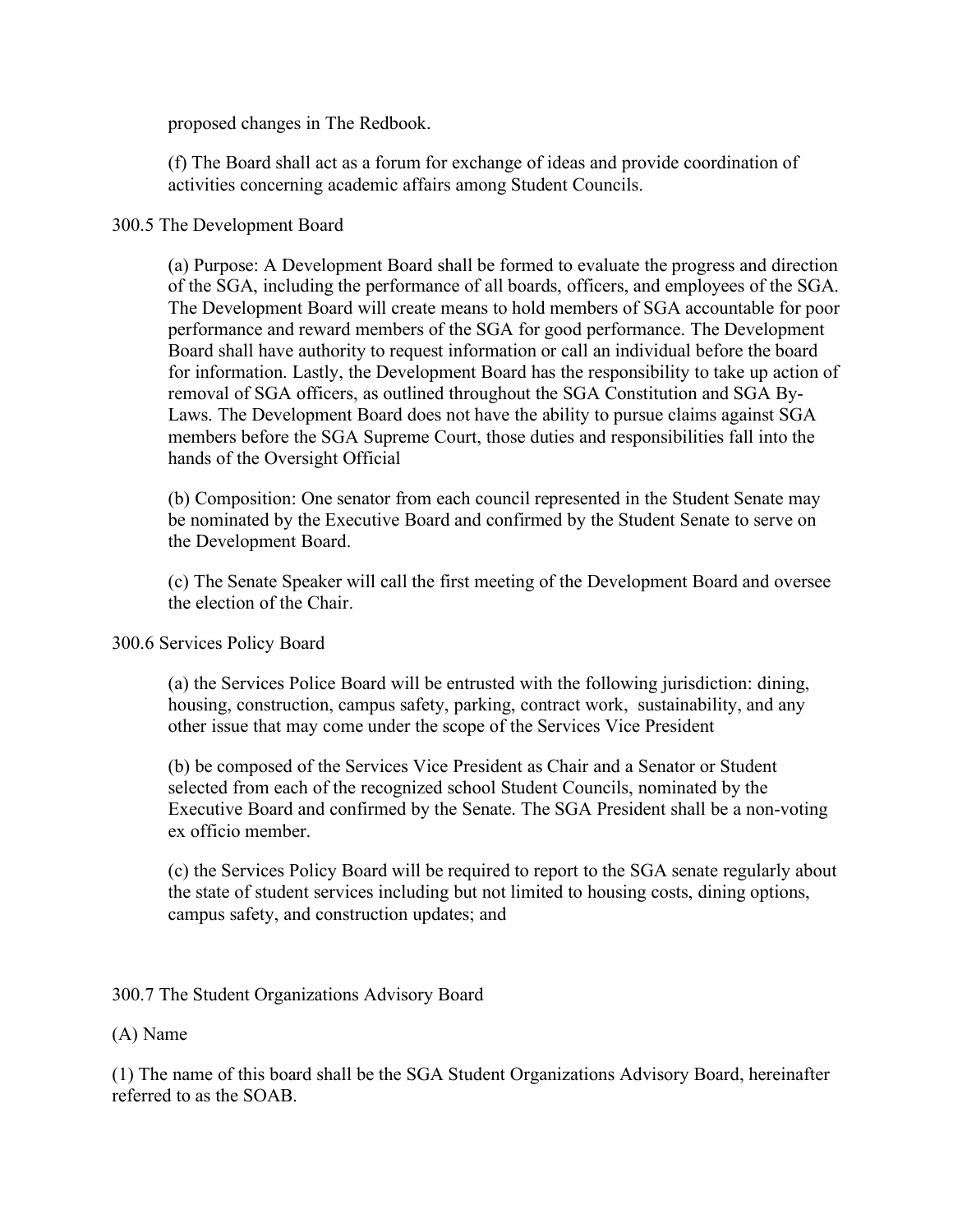#### (B) Responsibilities

(1) The SOAB is responsible for the following:

(a) Reviewing constitutions of student organizations according to guidelines established in these by-laws, as well as its own Administrative Guide, insofar as the Administrative Guide does not conflict with these by-laws or the SGA Constitution.

(b) Working with student organizations, in conjunction with the Office of Student Involvement to ensure that any corrections or concerns are addressed in a timely manner.

(c) Submitting recommendations, based on the reviews outlined in SGA By-Laws

300.6.B.1.a, for each student organization to the Student Senate, concerning chartering as a Recognized Student Organization, hereinafter referred to as an (RSO).

(d) Informing the President and Advisor of each new RSO of their organization's approval by the Student Senate within 48 hours of the adjournment of the relevant Student Senate meeting.

(e) In conjunction with the Office of Student Involvement, keeping current copies of RSO constitutions, by-laws, and officer lists on file.

(f) Assisting the Office of Student Involvement in providing resources and services to RSOs.

(C) Membership

(1) Membership will be composed of at least five (5) students, selected as follows:

(a) No fewer than two (2) students nominated by the Student Body President, in consultation with the Senate Executive Board, no later than the first Senate meeting in September.

(b) No fewer than two (2) students nominated by (but unaffiliated with) the Office of Student Involvement no later than the first scheduled Senate meeting in October, for a term beginning from the date of confirmation by the Senate, continuing through the installation of the next Student Senate.

(c) A member of the SGA Executive Staff designated by the Student Body President to serve as a resource and assist RSOs

(d) A non-voting ex officio seat shall be made available to a member of the SGA Supreme Court

(e) All members of the SOAB must be approved by the Student Senate by no later than the first Senate meeting in September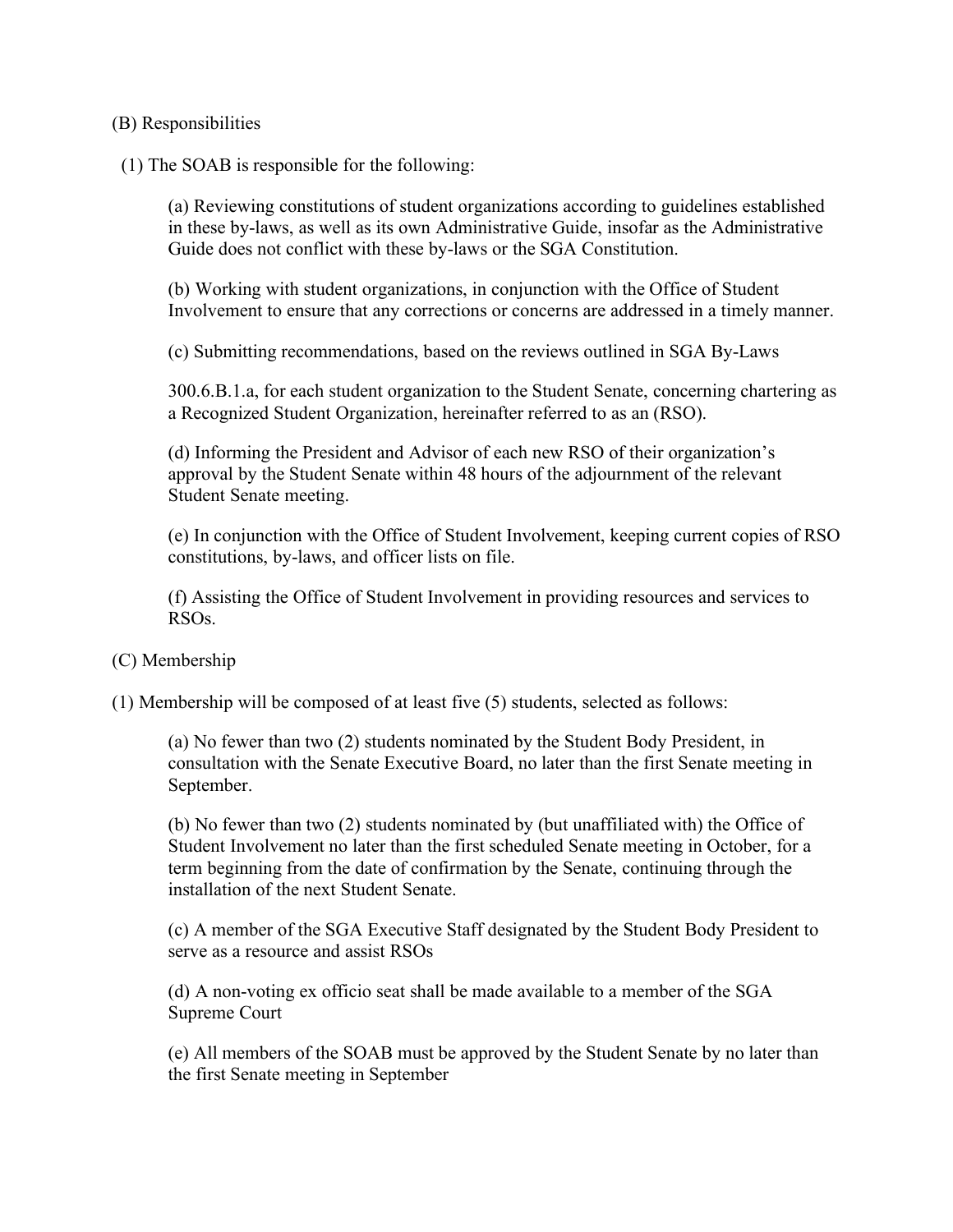(2) Responsibilities of Members

(a) SOAB members are responsible for the following:

(i) Upholding the SGA By-Laws and Constitution, as well as adhering to the SOAB Administrative Guide.

(ii) Regular, on-time attendance to all planned SOAB meetings.

(iii)Reviewing new student organization charters prior to all regularly scheduled SOAB meetings.

(iii)Bringing any concerns regarding RSO applications to the attention of the SOAB in an appropriate, considerate manner, keeping in mind the principles of good-faith consideration of applications, regardless of personal beliefs and agendas, and in accordance with the SGA By-Laws, Constitution, and the SOAB Administrative Guide.

#### (3) Term

(a) The term length of SOAB members shall be concurrent with the incumbent Student Senate.

#### (4) Chair of the SOAB

(a) The Chair of the SOAB shall be a member of the SOAB selected by a majority vote of the SOAB and shall serve until the installation of the next Student Senate.

(b) The Chair shall have the following responsibilities:

(i) Acting as the chief advocate for student organizations within the Student Senate.

(ii) Setting and distributing the Board agenda, including a list of constitutions for student organizations to be reviewed, in fulfillment of SGA By-Laws 300.6.B.1.a.

(iii)Working with the advisor appointed by the Office of Student Involvement to provide prompt communication with Student Organizations regarding applications for RSO status and organizations regarding applications

(iv) Working with the SGA Supreme Court for any issues regarding the constitutionality of RSO applications and SOAB applications.

(v) Communicating Board recommendations concerning the chartering of RSOs at each regular Student Senate meeting, in fulfillment of SGA By-Laws 300.6.B.1.c.

(vi) Communicating attendance records with the Executive Vice President. (vii) Ensuring Board compliance with the SGA By-Laws and Constitution.

(viii) Create internal positions and assign responsibilities amongst the Board to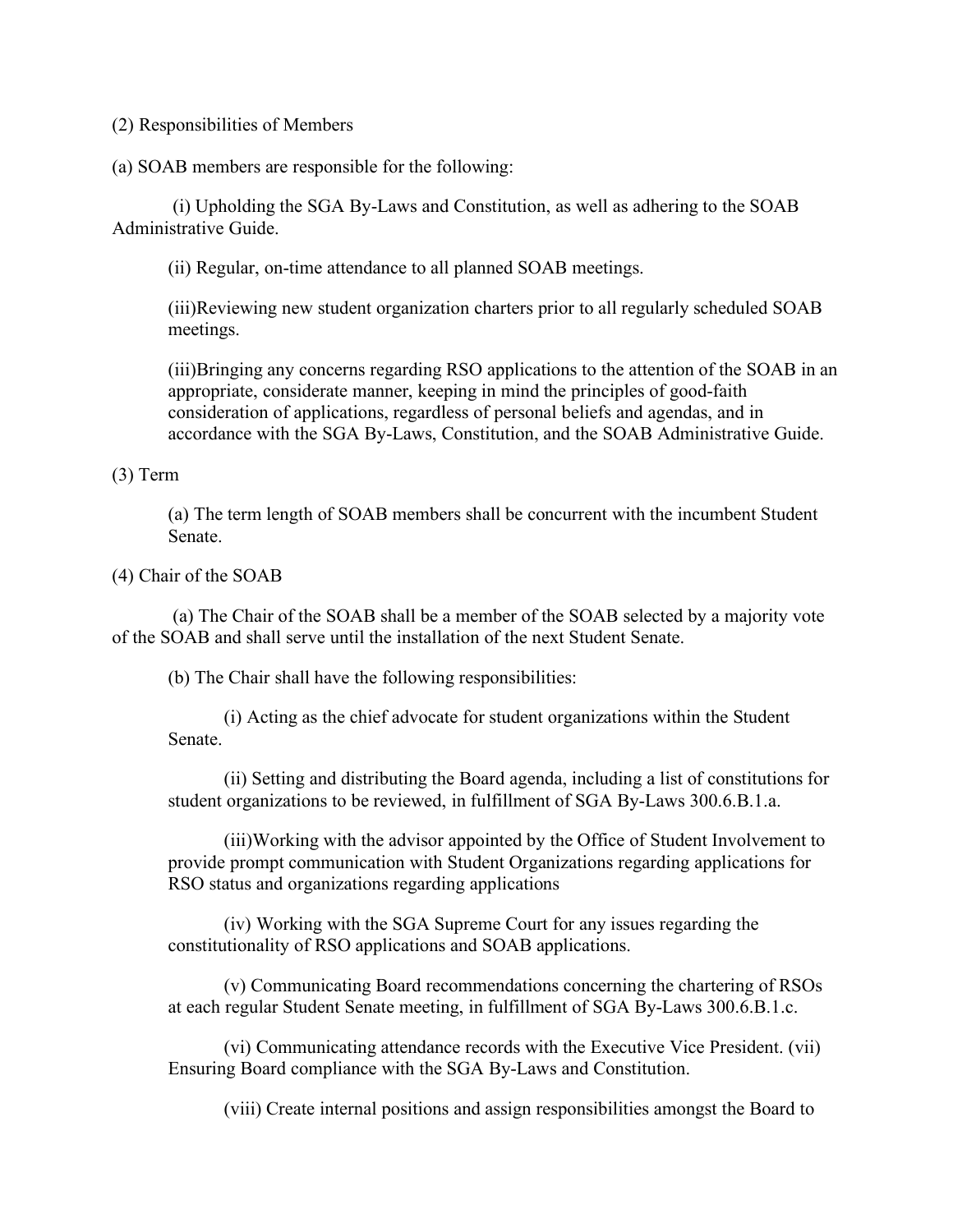fulfill the purpose and mission of the SOAB

(ix) Assist the Office of Student Involvement in planning and facilitating the RSO summit

(5) Removal and Replacement of Board Members and Officers

(a) Any SOAB member absent from two (2) consecutive regular meetings without excuse satisfactory to the Board shall automatically forfeit his or her position on the Board, and the seat shall be declared vacant, pursuant to SGA By-Laws 203.5.

(b) Subject to the appeal of the Senate, any SOAB member may also be removed by a majority vote of Board members, for actions injurious to the Board, such as (but not limited to):

(i) Dereliction of duty, especially with respect to with respect to SGA By-Laws 300.6.C.2.

(ii) Regular breaches of decorum, especially with respect to with respect to SGA By-Laws 300.6.C.2.a.iii.

(iii) With regard to regular meetings, excessive absences or tardiness without excuse satisfactory to the Board, and with respect to SGA By-Laws 300.6.C.2.a.ii.

(d) Any vacancies shall be filled promptly in a process similar to the original appointment

# (6) Meetings

(a) The SOAB shall meet no less than the SGA Senate, with at least one meeting per month.

(b) The SOAB shall meet at least once during the summer semesters (Term I and II). Electronic meetings shall be permitted if a traditional meeting is not possible.

(c) Pursuant to 203.3, at the petition of 3 board members, the Chair shall call a special meeting with at least one week of prior notice.

# 300.7 Senate Appropriations Committee

(a) Shall have all the duties as outlined in Chapter 400.3 of this document.

# 300.8 Non Standing Senate Committees

(a) For every academic year the SGA Senate shall create three to four committees, based on the needs of the Senate, which focus on yearly student focused goals. These committees shall have a defined purpose, and be created by the Senate no later than the annual SGA Retreat.

(b) No committee shall have less than 5 members

(c) Members of each committee shall be confirmed by the Senate by a majority vote.

(d) Committees shall meet twice a month, a minimum once monthly in accordance with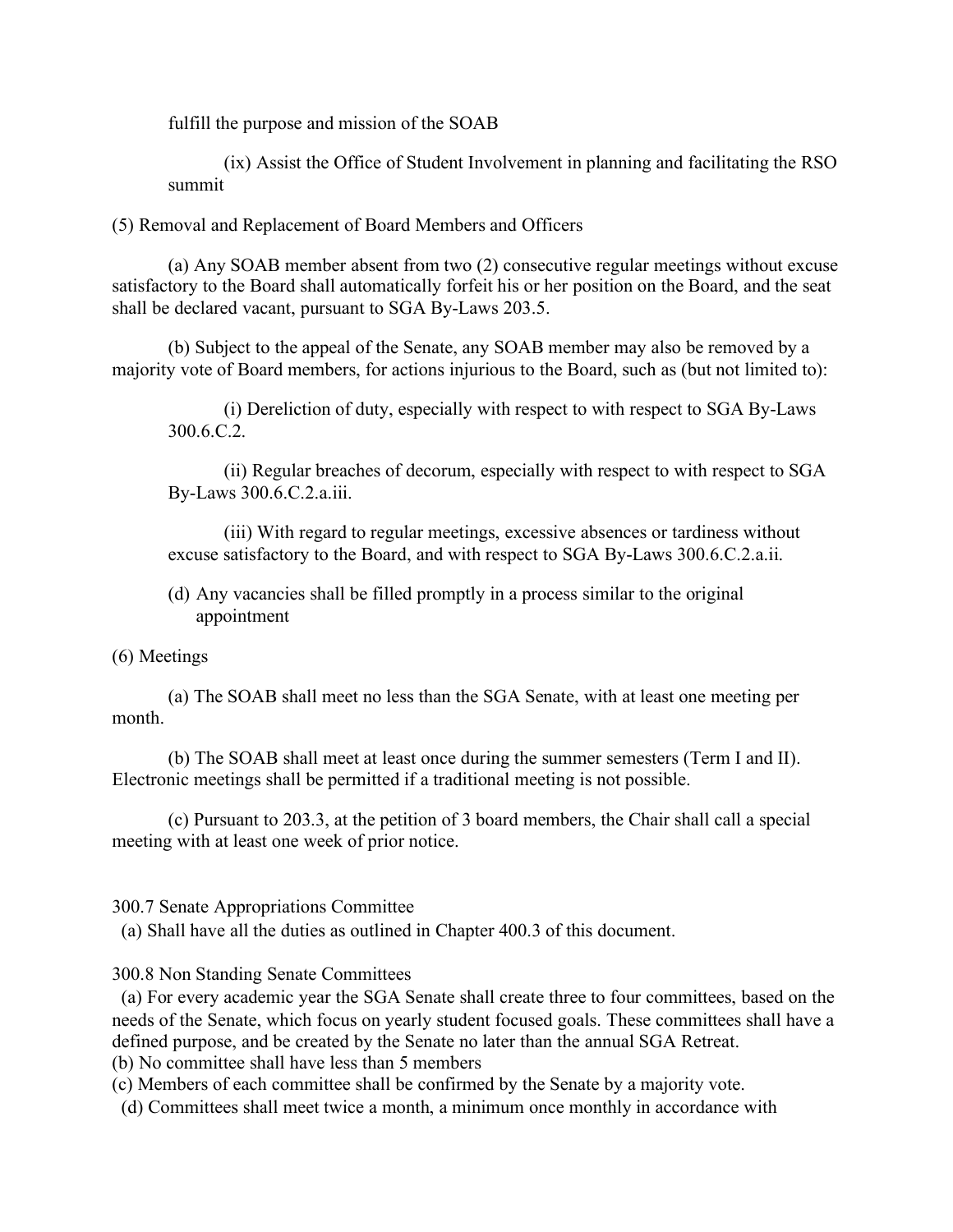Chapter 203.2.

# TITLE IV: FINANCIAL AND BUDGETARY REGULATIONS CHAPTER 400 COMPOSITION OF SENATE APPROPRIATIONS COMMITTEE

400.1 Purpose and Intent: The University Student Senate establishes the Senate Appropriations Committee to review and evaluate the expenditures of the Student Government Association (SGA) funds so that all expenditures of SGA funds are in the best interests of the student body. In addition, the Senate Appropriations Committee shall review all proposed tuition and fee increases by any entity within SGA.

400.2 Scope: All spending of SGA funds are subject to the review, evaluation and/or approval of the Senate Appropriations Committee.

400.3 Senate Appropriations Committee:

- (A)Composition: One voting senator of each council represented in SGA Student Senate may be nominated by the Executive Board and confirmed by the Senate to serve on the Appropriations Committee following the general election in the spring. The Executive Vice- President shall serve as an ex-officio non-voting member of the committee. Senators who serve in any capacity within the Executive Branch, Student Activities Board, and/or the Engage Lead Serve Board are not permitted to serve as members of the Appropriations Committee.
- (B) Quorum: A quorum of the majority of members of the committee must be present before the committee can conduct any business. The quorum must be maintained for actions of the committee to be valid. The quorum will be defined as half plus one of the senators on the committee.
- (C) Removal or Replacement of a Member: Any committee member absent from two consecutive meetings of the committee without excuse satisfactory to the committee shall automatically forfeit his position on the committee, and the seat shall be declared vacant subject to appeal of the Senate. The Executive Board shall select a replacement for this member out of his or her council at the next executive board meeting pending the approval of the Senate.
- (D)Consultation: The committee may request information or consult with representatives of the Student Affairs Office or any other appropriate University personnel to assist the committee in its charge.
- (E) Meetings: The Senate Appropriations Committee should establish a regular schedule at the beginning of each semester. Any member of the Senate Appropriations Committee may call special meetings provided three (3) days notice is given to the members of the Committee. The Senate Appropriations Committee shall meet a minimum of once before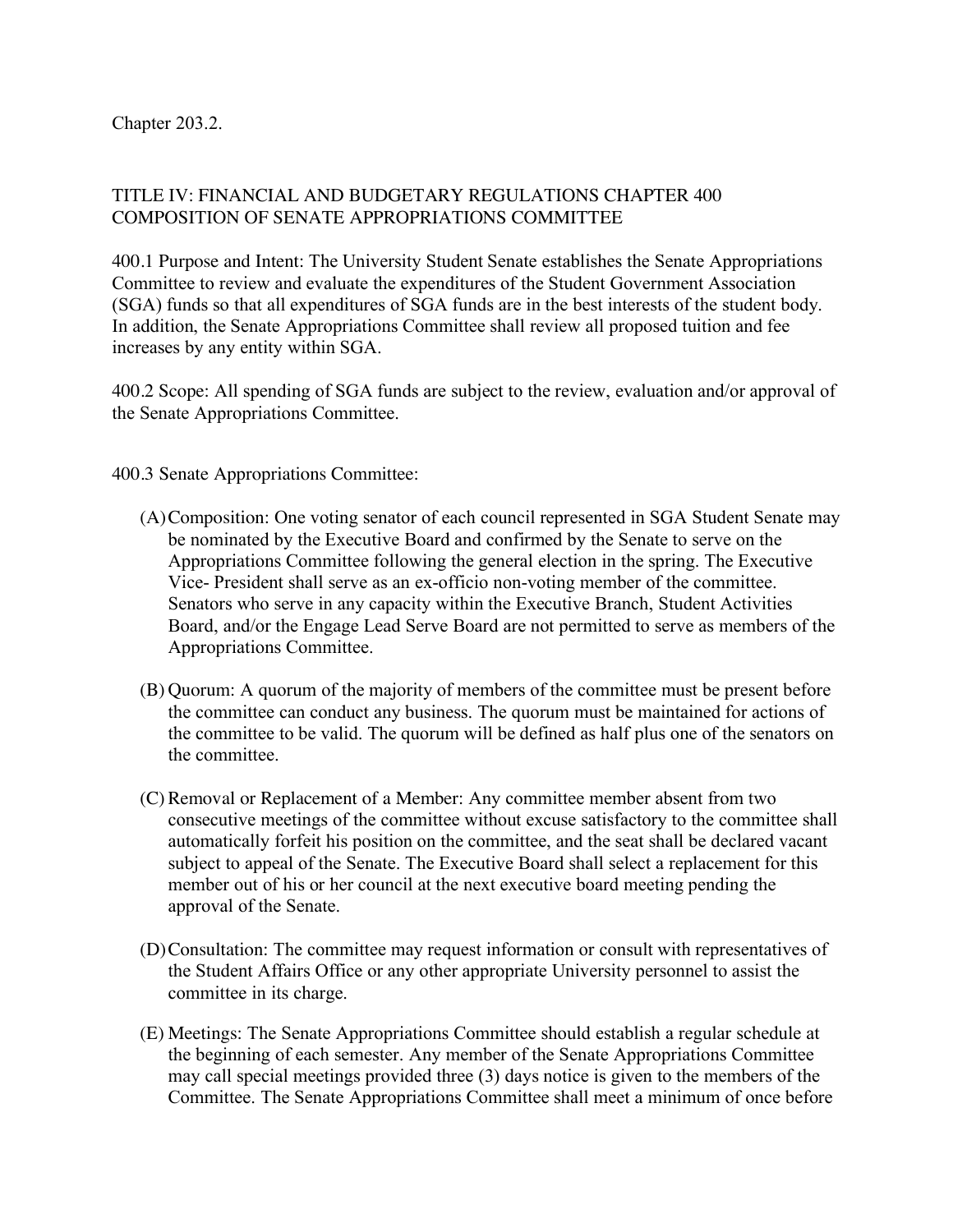every regularly scheduled Senate meeting. The Committee shall meet as often as necessary to perform its review and evaluation so as not to unnecessarily hinder the expenditure of SGA funds.

- (F) Conflict of Interest: The Appropriations Committee may vote to prohibit an Appropriations Committee member from voting on an item if the committee feels that the item directly affects the member. If such a vote or voluntary non- participation reduces the number of voting members below the number necessary for a quorum, the request for SGA funds shall be forwarded to the Student Senate for appropriate action.
- (G)Amendments: The Senate Appropriations Committee may propose amendments to these regulations. These amendments shall be proposed, debated, and voted on as mentioned under Article IX of the SGA Constitution.

## 400.4 Travel Funds

- (A)Description: The travel fund is money the allocated by the Student Senate to defer travel expenses for those undergraduate or professional students within Recognized Student Organizations attending events outside the metropolitan area of Louisville. Graduate Student Council constituents are not permitted to apply to this fund.
- (B) Requirement: In order to apply for these funds an organization must: 1) Be a recognized student organization in good standing status 2) Complete the request form, approved by the Senate Appropriations Committee, attaching a brochure or flyer with information on the proposed event and an attached annual budget of the RSO (if available). This must be submitted to the Senate Appropriations Committee by the deadline date and 3) Attend the Appropriations Committee meeting.

# 400.5Special Projects Fund:

(A) Description: The special project fund is money allocated by the Student Senate to sponsor organizations needing funding for special non-recurring purposes or for unavoidable administrative cost.

400.6 Graduate Travel Fund: The Graduate Travel fund is money allocated for Graduate Student travel expenses and it is retrieved through the Graduate School Student Council.

400.7 Sponsorship Requirement:

a) If approved for any funding by the Senate Appropriations Committee then all advertising and printed materials for the event must include one of the following:

- . 1) "Funded by your Student Government Association"
- . 2) "Provided by your Student Government Association"
- . 3) Include the SGA Logo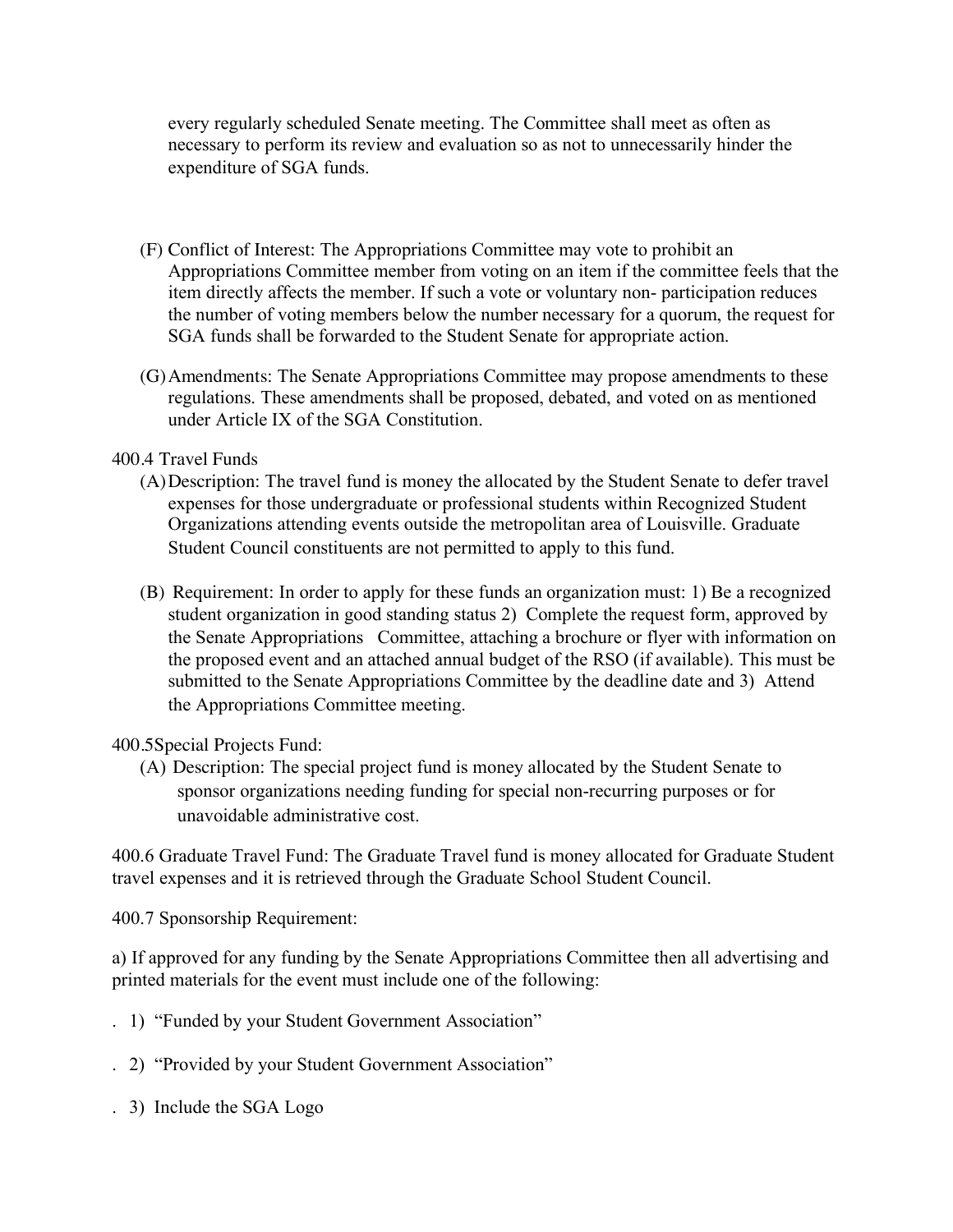# CHAPTER 401 CONTROLS AND VIOLATIONS

401.1 Purpose and Intent:

- . a) Request for funds: All requests for funds shall be proposed and evaluated according to the following criteria:
	- . 1) Whether the request serves the best interest of students and the University, particularly in regard to the purposes and objectives outlined in the Preamble of the Constitution of the Student Government Association.
	- . 2) The significance of the scope of request, i.e., the extent to which it will affect students, and the number of students it will affect,
	- . 3) The availability of other funds, i.e., organization must have insufficient alternative sources of funding,
	- . 4) Any additional criteria that the Student Senate finds relevant so long as it is not arbitrary, capricious, or in bad faith.
- . b) Appropriations: No one shall appropriate funds for a purpose contrary to that for which those funds have been committed, except if on appeal the Student Senate declares the original commitment null and void.
- . c) Review: The expenditures of Student Government Association (SGA) funds shall be adequately reviewed and evaluated to ensure that all expenditures are in the best interest of the student body. The Appropriations Committee may request that any group appear before the Committee for an accounting of its expenditures.

#### 401.2 Definitions

a) Committees: Committees established under Section 401.3 of the SGA By-Laws may propose to the Senate definitions, rules and regulations for program expenditures funded by SGA. Except and provided otherwise in these By -Laws, the Executive Board shall have original jurisdiction to resolve questions of interpretation over Title V of the SGA By-Laws; it may delegate authority to resolve particular disputes to any committee established under Section 401.3 of the SGA By-Laws.

- . b) Request: This word means "a proposed expenditure of SGA funds." In the event that several items of expenditure are proposed, the Appropriations Committee shall decide whether separate items shall be examined separately as individual requests, or together as one request.
- . c) Malfeasance: Is wrong doing that is wholly wrongful, without legal right, or an intentional circumvention of the SGA Constitution or SGA By-Laws.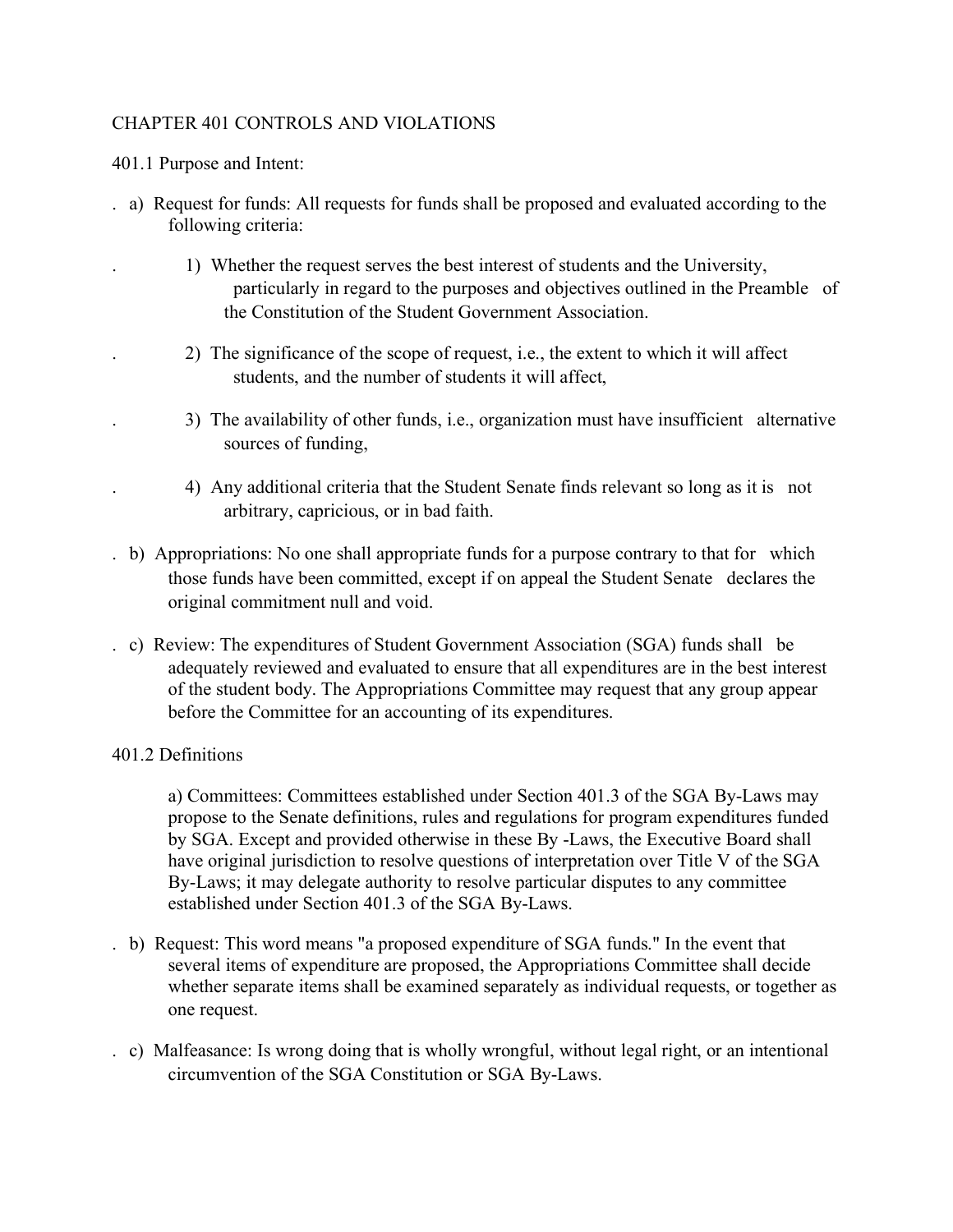- . d) Conflict of Interest: Refers to a clash between interests described in the Preamble of the SGA Constitution and the private financial interest of the individual concerned.
- . e) Timely Fashion: Is operationally defined in Section 402.3 of the SGA By-Laws.
- . f) Shall: Is used in the imperative sense.
- . g) May: Is used in the permissive sense.
- 401.3 Jurisdiction

a) Rights: Within the Student Government Association, the Student Senate shall be the final arbiter of all questions over budgeting and appropriation of SGA funds. While the Student Senate is the final arbitrator of such disputes, the following limited powers of original jurisdiction shall be vested in the committee described in 401.4

401.4 The Senate Appropriations Committee:

- . a) Powers: The Senate Appropriations Committee shall have the powers given it in the By-Laws.
	- 1) It may recommend to the Senate rules and regulations to carry out Title V of these By-Laws.
	- 2) The Appropriations Committee may request additional information regarding funding requests from those making them, and it may audit the books of any internal or external organization or agency funded completely or in part by the SGA.
	- 3) The Appropriations Committee shall review all requests made to the Travel Fund, the Speaker Fund, or the Special Project Fund as described in the SGA By- Laws 400.4
- . b) Special Committees: The Student Senate may establish committees to oversee certain special project funds or other special funds in the SGA Budget. 1) Such committees shall be subject to review by the Appropriations Committee. 2) The Student Senate may by two-thirds (2/3) vote to abolish a committee established under this section of the SGA By-Laws [401.3 (B)]. 3) In the case of committees that are funded in part by SGA, the Student Senate may, by two- thirds (2/3) vote choose to discontinue its funding of the committee.
- . c) Emergency: In the event of a financial emergency of such nature that immediate action is necessary and deliberation by and/or consultation with the Appropriations Committee is improbable and/or impossible, the Executive Cabinet shall have the authority to implement such emergency action as has been mutually agreed upon.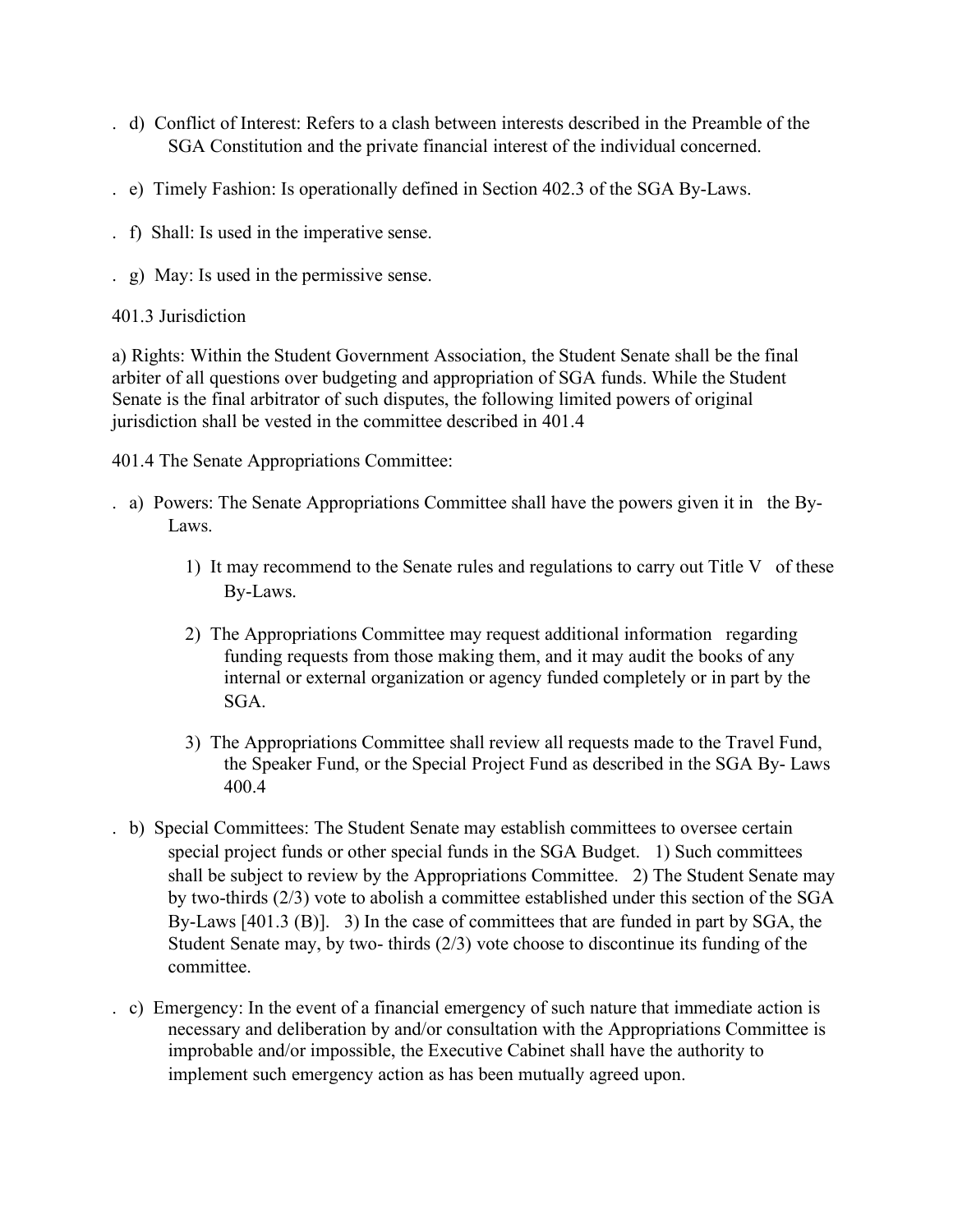- 1) The Executive Cabinet must agree to implement such action.
- 2) Prior approval of the Appropriations Committee or Student Senate for implementation or content of such emergency action shall not be necessary.
- 3) A three-fourths (3/4) vote of the Student Senate may modify the content or nullify the implementation of any such emergency action.

d) Financial Uncertainty: In periods of financial uncertainty for either the University as a whole or the Student Government Association in particular and in an effort to conserve funds primarily for those requests most beneficial to the student body. The SGA President and Chair of the Appropriations Committee shall both together have the authority to implement "Funding Controls" for the disbursement of non-budgetary funds or the Appropriations Committee may opt to vote on implementing the Funding Controls provision on its own accord.

In the first instance, the SGA President and Chair of the Appropriations Committee must both agree to implement the Funding Controls provision. In the second instance, the Appropriations Committee, by a three-fourths (3/4) vote, may implement the Funding controls provision of its own accord.

In the first instance, prior approval of the Appropriations Committee or Student Senate for implementation of the Funding Controls shall not be necessary. However, in any case, the exact restrictions, which shall comprise the Funding Controls, shall be left to the authority of the Appropriations Committee. The function of such a provision shall be understood as synonymous with a "plan B" in which the Appropriations Committee, in anticipation of a period of financial uncertainty, shall have previously drafted various restrictions on the disbursement of nonbudgetary funds, which together shall be known as the Funding Controls. However, in any case, either the SGA President and Chair of the Appropriations Committee must both agree to nullify such implementation or a three-fourths (3/4) vote of the Student Senate may modify the content or nullify the implementation of such Funding Controls as has been established.

401.5 Rules of Order and Conduct:

- . a) Meetings: Each Senate committee shall meet as often as necessary to perform its review and evaluation so as not to unnecessarily hinder the expenditure of SGA funds. Each committee shall establish a regular schedule at the beginning of each semester. Special meetings may be called by the chair, or by majority vote of the Student Senate.
- . b) Absences: Any committee member absent from two (2) consecutive meetings of the committee without excuse satisfactory to the committee shall forfeit his position on that committee. Alternatively a committee member missing more than half of the regularly scheduled meetings of the committee without excuse satisfactory shall forfeit his position on that committee. The committee member in question shall be allowed to make a statement on his behalf. The Development

Board shall deem each absence "excusable" or "inexcusable," and recommend the appropriate action to the Student Senate. c) Malfeasance: Any member of a committee found in violation of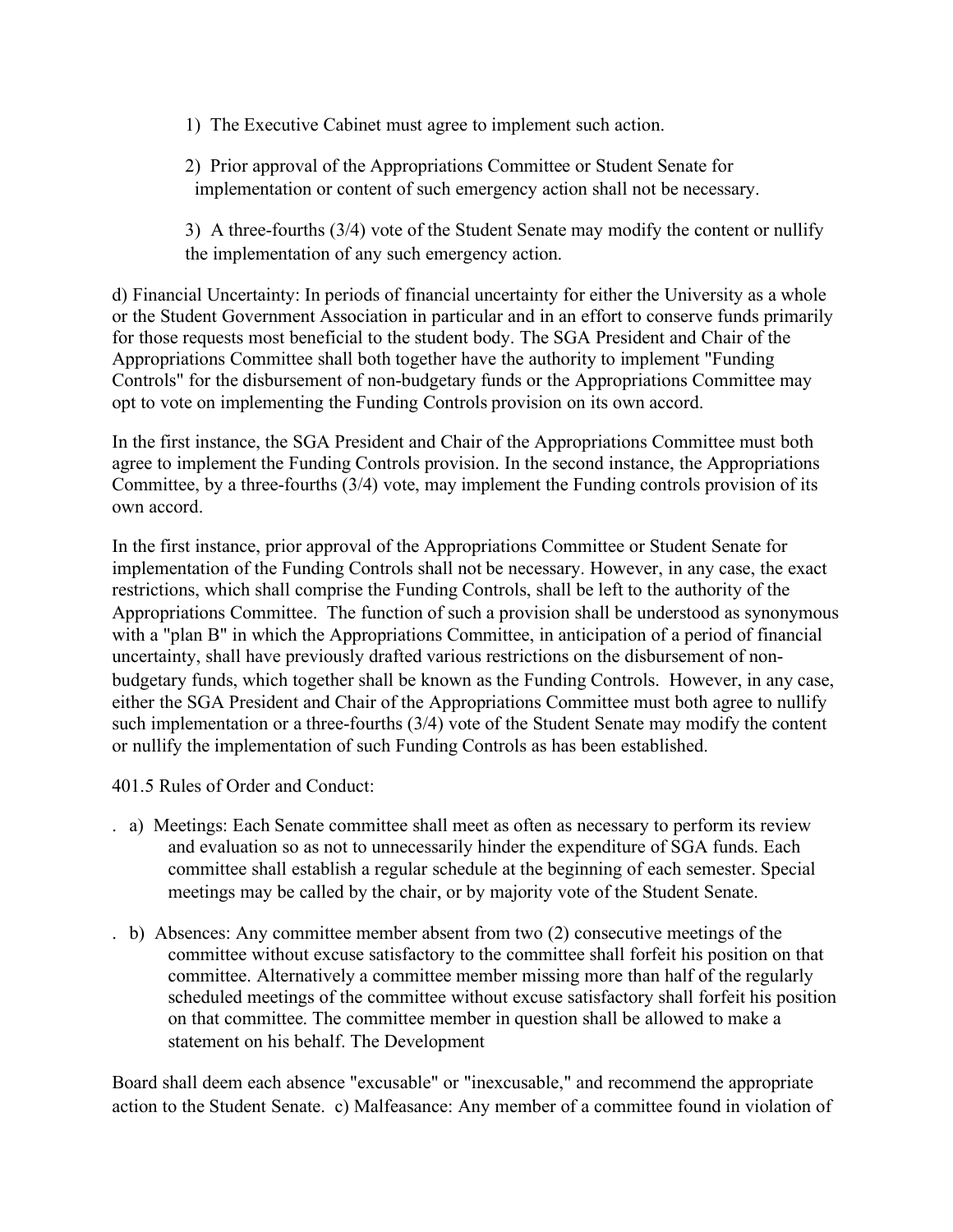malfeasance by the University student conduct process shall be removed from his/her position on the committee.

401.6 Enforcement:

- . a) Jurisdiction: Upon suspicion of financial misdirection or wrongdoing relating to use of SGA funds, the Senate Appropriations Committee shall hold a hearing at which the suspected malfeasant shall be present. In the event that such misdirection is by the Appropriations Committee or one of its members, investigative powers shall be vested in the Development Board.
- . b) Penalties Against an Individual: If a committee described in Section 401.3 of the SGA By-Laws determines that there is reasonable cause to believe that wrongdoing has been committed, it shall notify the student conduct authority of the University and ask that charges be levied. The University may also elect to pursue legal action against such person.
- . c) Penalties Against an Organization: If a committee created in Section 401.3 of the SGA By-Laws determines that an organization, Student Council, or any other agency or group receiving SGA funds has violated rules and/or procedures established in Title V of these By -Laws, it shall, after its hearing, decide one of the following:
- . 1) No penalty shall be levied,
- . 2) The Student Senate shall be reimbursed,
- . 3) Funds given (or about to be given) to the accused are forfeited. (The Student Senate shall determine the length of time any or all SGA funds may be withheld, with recommendations from the Appropriations Committee).
- . 4) The accused shall be referred to the student conduct authority of the University.

d) Due Diligence: While any agent or member of the SGA may bring charges against an individual or groups, at no time shall the accuser violate the rights of the accused as established in the Code of Student Rights and Responsibilities, and by laws.

# CHAPTER 402 BUDGETARY REGULATIONS: REQUESTS TO BE INCLUDED IN THE SGA BUDGET

402.1 Scope: This chapter governs all requests for funds from student monies made before the SGA budget is finalized. Chapter 402 of the SGA By-Laws governs requests made after the budget is finalized. Powers and penalties created herein shall not be applied in other Chapters, except as specified.

402.2. Coordination and Procedure: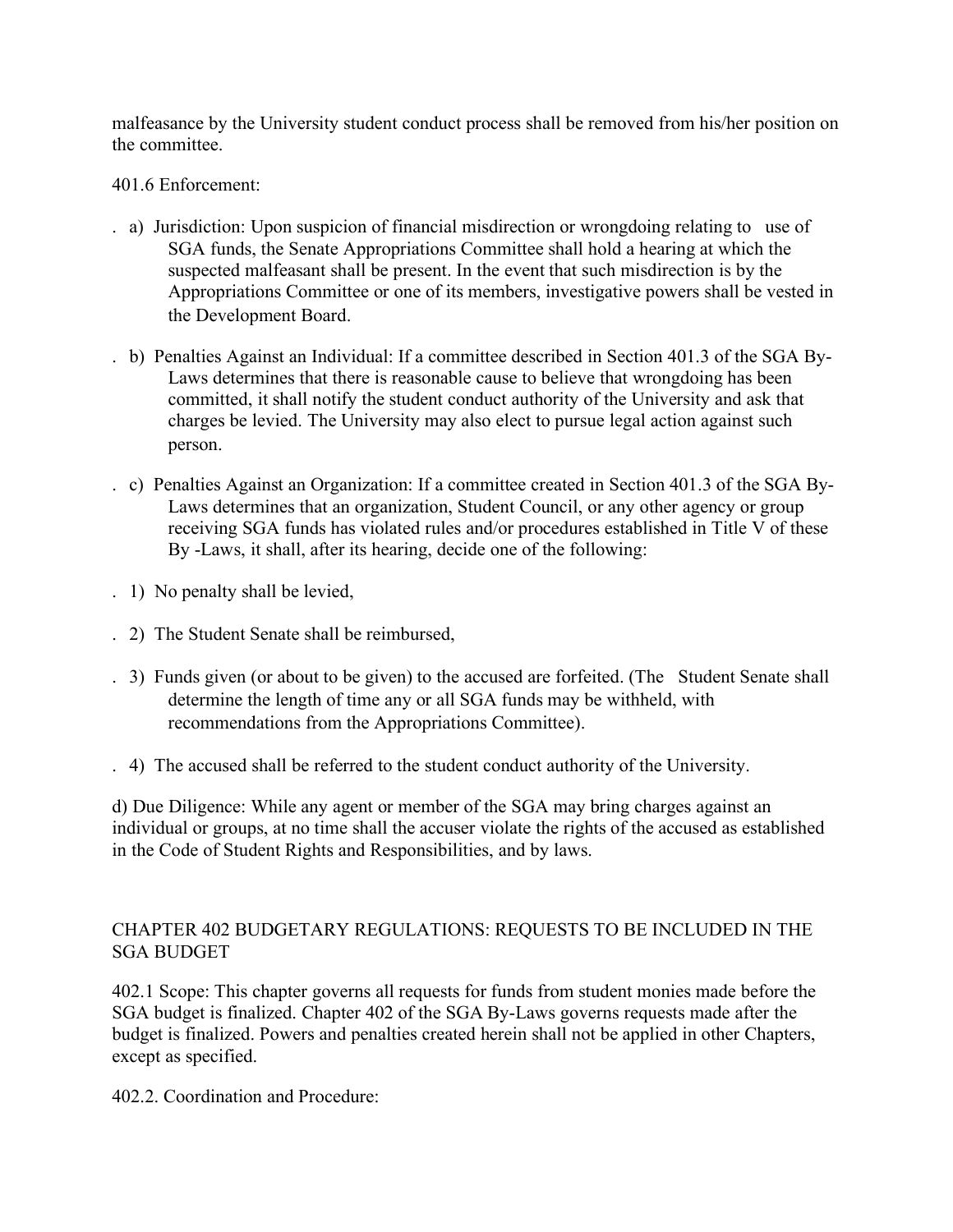a) Phase 1: The Student Senate shall establish the deadlines for the budget process. 1) The SGA Appropriations Committee shall propose a resolution to the

SGA Senate that sets the deadlines for the following:

a. The submission of student council and student organization budget requests,

b. The submission of the SGA President's budget to the Appropriations Committee,The first reading of the budget from the Appropriations Committee by the SGA Senate.

- . 2) The Appropriations Committee shall make a good faith effort to set these deadlines in order for the SGA Senate to approve its budget before the deadline for submission to the University's general budget.
- . 3) The SGA President, or appointed designee, shall be responsible for informing student councils and student organizations of the deadline for submitting requests to be included in the budget via the student newspaper and the SGA mailing list or equivalent publications no later than four (4) weeks prior to the deadline.
- . 4) The President shall submit a proposed budget to the Appropriations Committee by the date determined in section 403.2(a).
- . b) Phase 2: All units seeking funding from SGA shall prepare budgetary proposals. Each budgetary proposal shall meet the criteria specified by the Student Senate.
	- . 1) The Executive Cabinet as defined in the SGA Constitution shall prepare budgetary proposals for the central administration, which shall include costs of administration, position compensation, and University-wide programs administered by SGA central administration. The Cabinet's proposal shall be submitted to the Senate Appropriations Committee.
	- . 2) The proposals for all entities seeking inclusion in the SGA budget shall include the following details: Working budget for the current fiscal year, Proposed budget for the next fiscal year, All sources of revenue (anticipated revenue if unknown), and all account balances for any bank accounts associated with the entity.
	- . 3) The Appropriations Committee shall forward these proposals to the SGA President so that they may be consulted when he or she forms his budget.
- . c) Phase 3: All budget proposals shall be reviewed and evaluated by the Senate Appropriations Committee. The Committee shall then submit its recommendations to the Senate. The Senate may ask to see original budgetary proposals presented to the Senate Appropriations Committee. This submission shall constitute a first reading and no final action on the budget shall take place at this meeting.
- . d) Phase 4: A second reading of the SGA Budget shall take place no less than two weeks following the first reading. The Senate may consider the budget requests at this meeting.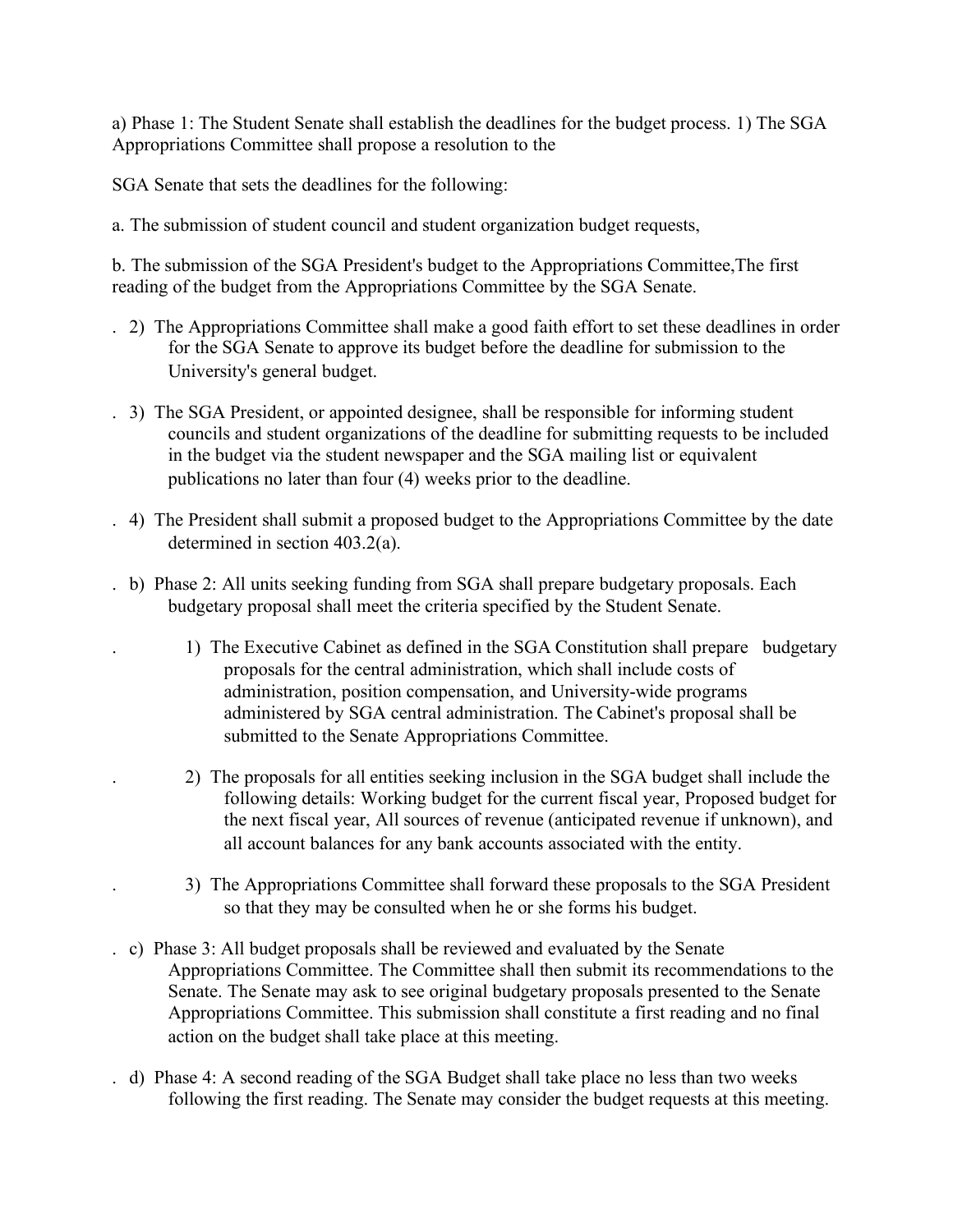. e) Phase 5: Once the Senate established its budget, the President shall submit it to the administration as specified in Section 403.2 of the SGA By-Laws.

#### 402.3 Other Rules

Any funds granted by the SGA to any organization or agency internal or external, which have not been committed at least fifteen (15) days before the last day on which outside requisitions may be processed, shall be returned to the general account of the SGA. "Committed" herein means spent, allocated, obligated or promised.

# **TITLE V: STUDENT ORGANIZATIONS**

## CHAPTER 501 CHARTERING PROCEDURES

501.1 Any group desiring to become a recognized student organization must submit eight (8) copies of a constitution to the Student Organizations Advisory Board. Within the written Constitution, the organization must state its purpose, membership requirements, meeting procedures, elections procedures, term of officers, and officers' duties. The name of the faculty/staff advisor must also be submitted.

501.2 A representative of an organization desiring a charter shall appear before the Student Organizations Advisory Board if requested, at the meeting where the Constitution of said organization is being discussed.

501.3 If a Constitution does not meet the requirements of Section 501.1 of the SGA By- Laws the Constitution will be resubmitted to the organization to implement the recommended changes. A member of the SGA Supreme Court shall be assigned to assist the organization in making the changes.

501.4 The Student Organizations Advisory Board must act upon the constitution within thirty (30) days of submission and the Senate must act within thirty (30) days thereafter.

501.5 The Student Organizations Advisory Board shall submit recommended organizations to the Student Senate. The Student Senate must approve an application before the organization can be officially recognized and chartered.

501.6 Any Constitutional changes must be screened by the Student Organizations Advisory Board and approved by the Student Senate in order for the organization to retain its recognition and charter.

501.7 The organization must submit to the Student Government Association and to the Assistant Vice President for Student Life, or his designee, the names, addresses and telephone numbers of the current officers and of the faculty/staff advisor of the organization.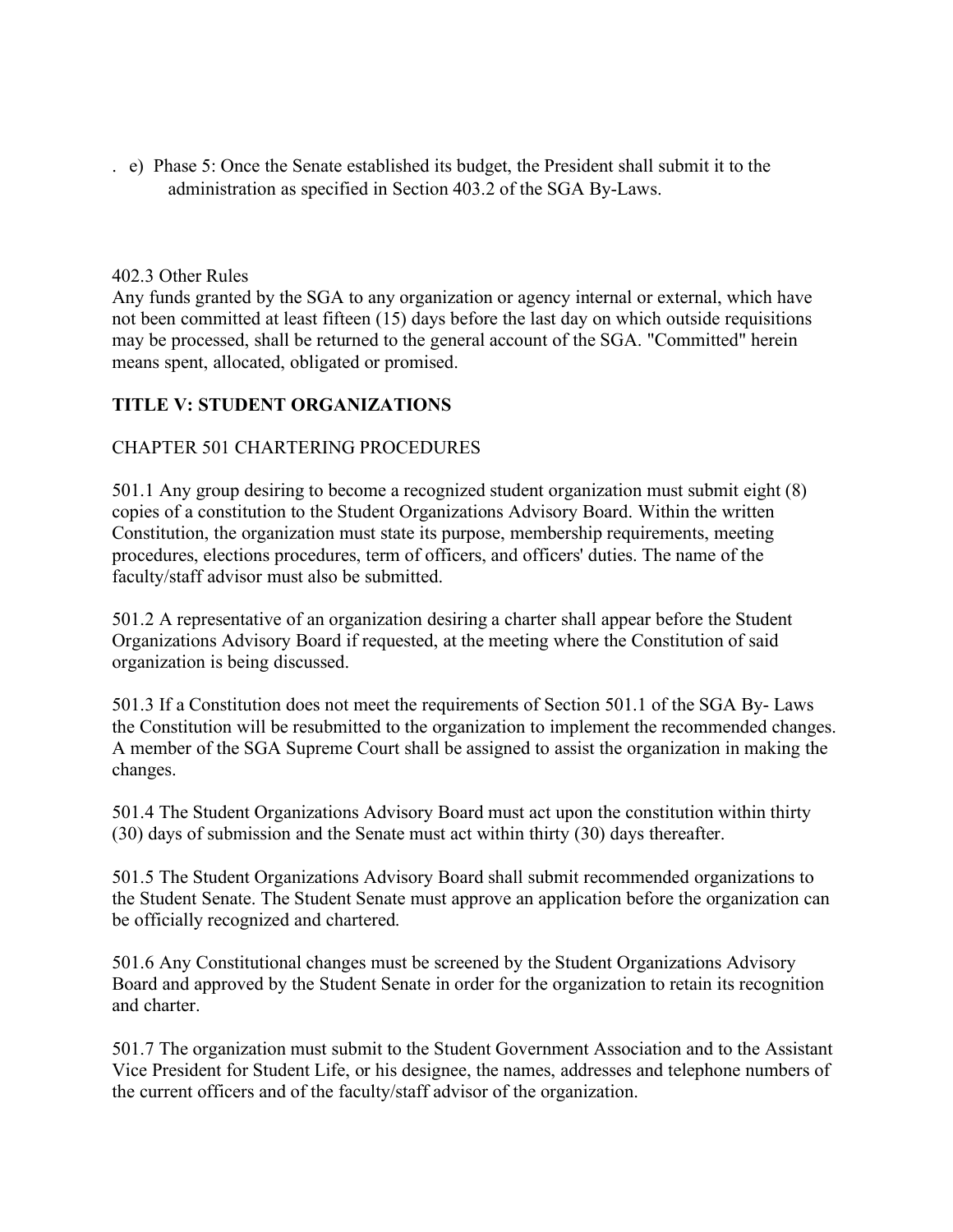501.8 In accordance with policy set by Student Life, if an organization wishes to consume alcohol, the organization must have an alcohol policy statement signed by their president and by their faculty/staff advisor on file with the Student Life Office.

501.9 Any organization approved by the Student Senate may have non-student members, unless specifically excluded by the charter of said organization, so long as the majority of the membership is students and non-students do not hold office in the organization. Specifics, if any, concerning regular, associate, and special membership will be defined in the organization's Constitution.

501.10 All chartered organizations are subject to review by the Student Organizations Advisory Board and are subject to probation and suspensions as defined in the By-Laws.

501.11 All Recognized Student Organizations will be required to attend an informational meeting, held by the Student Organizations Advisory Board, during the month in which they are assigned, at least once per year. The President, Chairperson, or designee from each organization will be the attending representative. If a group misses the informational meeting, it will be placed on probation as defined in this document. If a group on probation fails to attend the meeting in the following semester, it will lose its will be placed on suspension as outlined in Section 300.4(k) of the SGA By-Laws. The Student Organizations Advisory Board will notify groups of their status.

501.12 The terms "attendance," "probation," "review," and "suspension" are defined in Chapter 300.6 of the SGA By-Laws.

#### CHAPTER 502 REQUIREMENTS FOR CONSTITUTIONS

A constitution shall be defined as all forms of a governing document, including By-Laws, Codes, and Rules. Any group desiring to organize and operate at the University of Louisville must submit eight copies of the constitution under which it intends to operate to each member of the Student Organizations Advisory Board. This constitution must include the following information:

502.1 Name of organization.

502.2 Purpose: An organization should fall under one of the following categories: (a) Social (b) Honorary (c) Religious (d) Ethnic (e) Professional (f) Academic (g) Community (h) Political (i) University of Louisville booster groups (j) Greek (k) Graduate (l) Council (m) **Other** 

502.3 Membership: Although an organization may be selective in membership, discrimination based on race, color, creed, gender, religion, age, nationality, political affiliation, sexual/affection orientation, military status and physical, mental, or emotional disability is not acceptable. However, it shall be understood that there may be Federal laws which take precedence over all or some of the criteria enumerated in this section. If needed, provisions must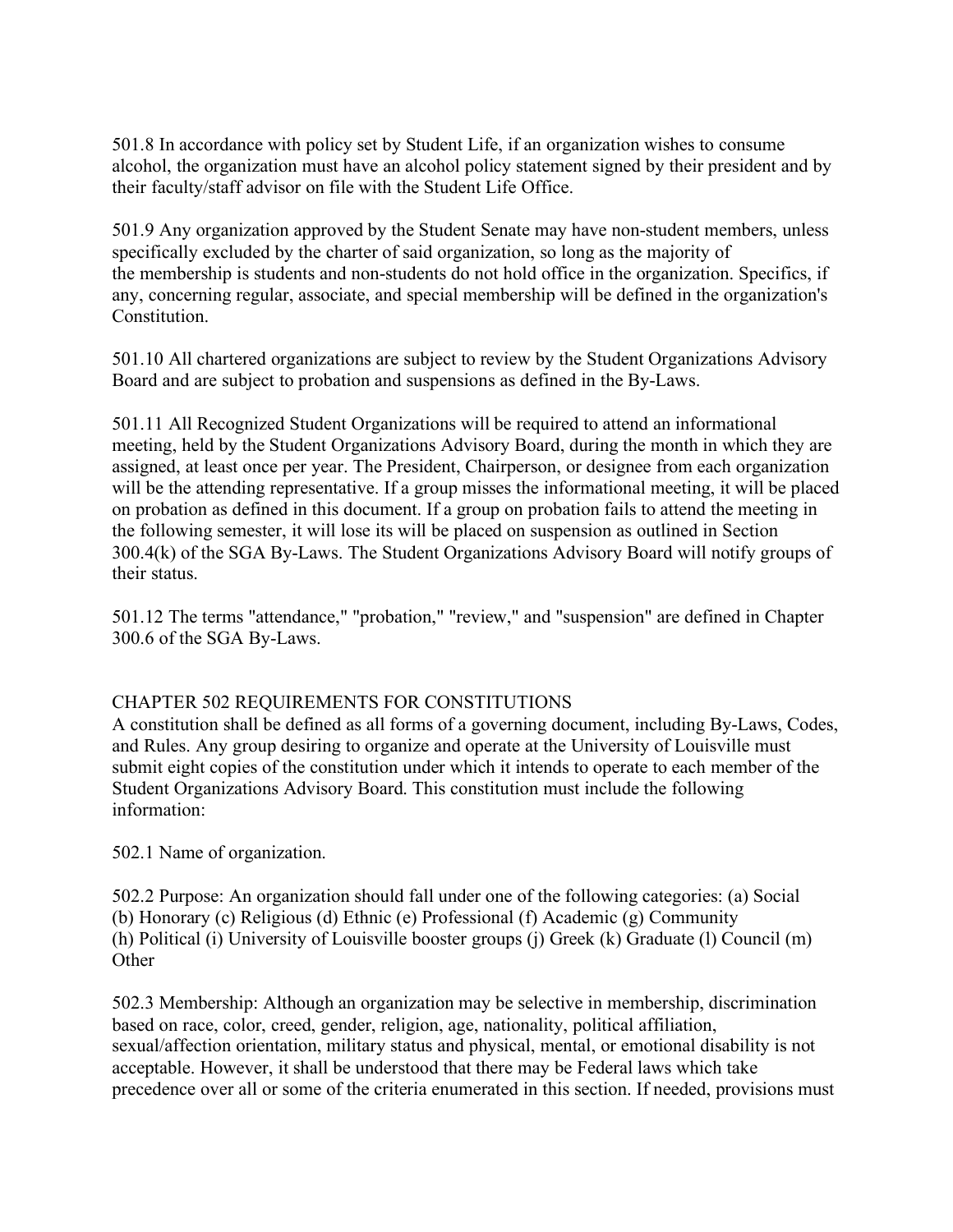be made for regular, associate, special and non-student membership.

502.4 Any student organization in violation of Section 502.3 of the SGA By-Laws that does not meet an exemption provided by state or federal law shall not be eligible to receive SGA funds.

502.5 Officers and Duties: The number of officers may vary, but all officers must be students at the University of Louisville, and are ultimately responsible for the organization. Term of office must be written into the document.

502.6 Required officers: If an organization wishes to operate a website on University web space they must include the office of Webmaster on their governing documents. The Webmaster shall be responsible for maintaining an organizations website, or the website will be removed from University web space.

502.7 Meeting and Voting: Voting and decision-making procedures must be established. 502.8 Each student organization should make provisions for revising its constitution.

# **TITLE VI: ELECTION RULES CHAPTER**

# 601 CREATION

601.1 The Supreme Court of the SGA will draft the election rules. The Student Senate will review, make any necessary changes to, and approve the election rules. No changes to the election rules may be made without Senate approval.

# CHAPTER 602 SUPREME COURT

602.1 The Supreme Court shall oversee and manage the general Student Government Association elections.

602.2 The Supreme Court shall have the following duties in the SGA general election: (a) arrange for an online voting system to be implemented. In the event online voting is not used, arrange for all ballots and polling places; (b) certify and rule on the qualifications of all candidates; (c) approve the design of the official ballot consistent with the rules herein; (d) establish election rules consistent with provisions of this Title and the Constitution as approved by the Executive Board and Senate. (e) provide timely, adequate information concerning the SGA election to students, candidates, and the student newspaper prior to the election which should include candidate registration deadline, list of names of each certified candidate, forum dates, Supreme Court meeting dates, appeal deadlines, and polling dates, times, and locations; (f) provide for the training of elections officials in their duties and responsibilities in the operation of the polls prior to each election, if online voting is not used ; (g) provide a minimum of one (1) election official for each polling place, if online voting is not used; (h) tabulate and announce the preliminary results of all elections by noon the day following the election; (i) maintain public records within the Student Life Office of all election information, including results, voting rosters, rules, violations, and appeals for a period of not less than seven years; (j) prepare candidacy forms; (k) arrange for "Vote Here" elections signs at each polling site which shall be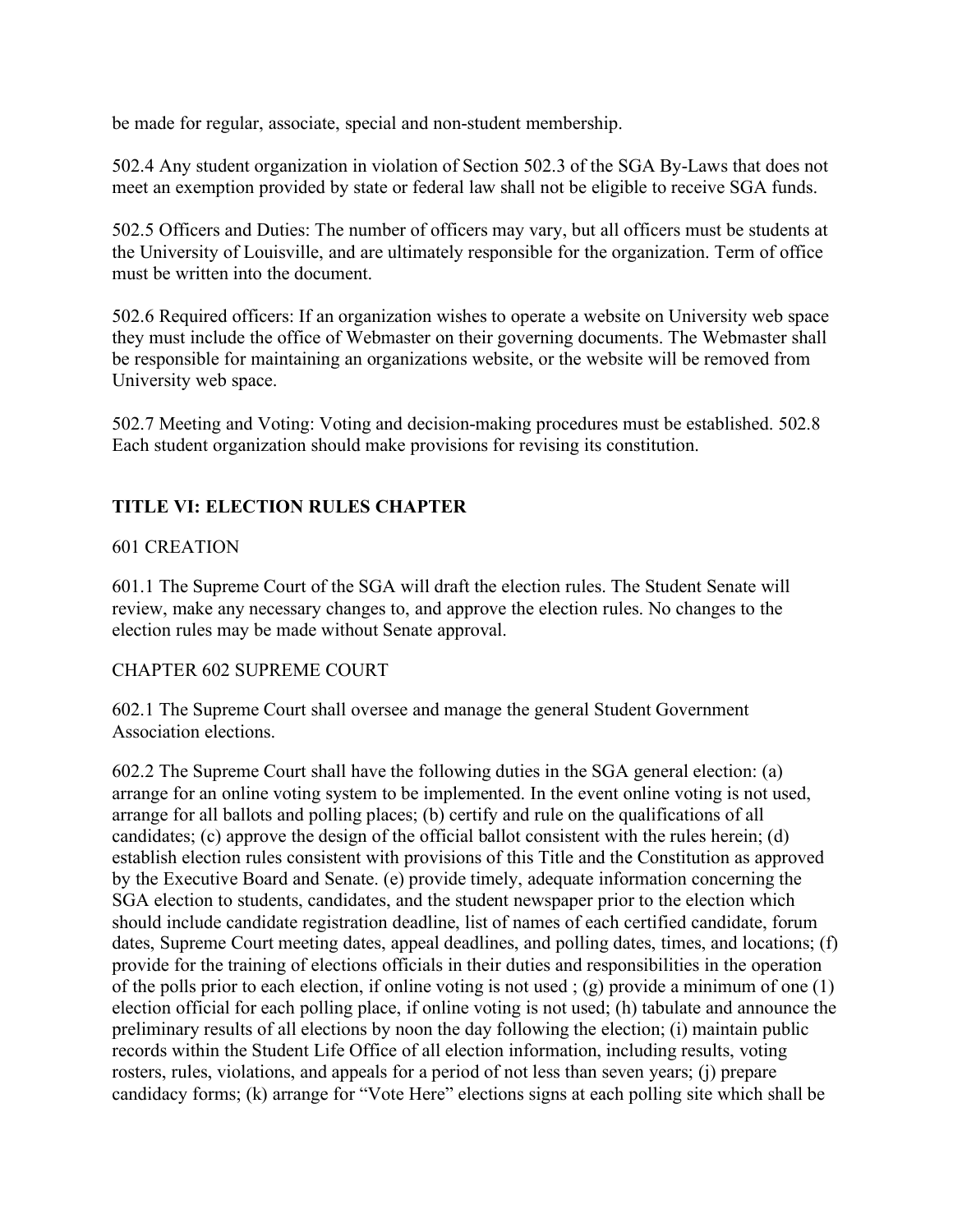noticeable, readable, and unobstructable, if online voting is not used;

(l) hear and decide all challenges and accusations of election violations brought under election rules by following the procedures set forth under Title VII of the SGA By-Laws;

602.3 The Chief Justice shall: (a) chair all meetings of the Supreme Court, voting only to break a tie; (b) set, distribute, and enforce the Attendance Policies for the Associate

Justices as set by the Supreme Court (c) oversee the coordination of the election processes set in the job procedure; (d) Shall appoint an Associate Justices to assist RSO applicants as prescribed in Section 501.3 of the SGA By-Laws. (e) If an Executive Officer faces removal, he or she will chair the meeting, create the agenda and set the meeting guidelines using Parliamentary Procedure in accordance to Robert's Rules of Order Newly Revised, current edition.

# CHAPTER 603 OFFICES ELECTED IN THE SGA GENERAL ELECTION

603.1 The President and Vice Presidents of the SGA shall be elected in the SGA General Elections, or on a day or set by the Student Senate as provided in the Constitution.

603.2 The individual school Student Councils may opt to elect their officers, academic unit representatives in the Student Senate, and/or school council members in the SGA General Election.

603.3 Councils have until the last Senate meeting, prior to winter break to state whether they will be holding their own election or taking part in the SGA General Election process.

# CHAPTER 604 DATES OF THE ELECTION AND INSTALLATION

604.1 The time or times of the SGA General shall be set by the SGA Supreme Court in the SGA Election Rules and confirmed by the Senate before the beginning of the Spring Semester, in accordance with the following guidelines:

(a) the election shall begin on a Monday and last for 72 hours.

(b) all candidates shall be notified of preliminary election results by noon of the day following the cessation of elections;

(c) all candidates and their representatives shall have seventy-two (72) hours following the announcement of the last results to submit cases concerning election violations and contests to the Supreme Court, as detailed under Chapter 608 of the SGA By-Laws;

(d) the supreme court shall then conduct hearings for these cases, as laid forth under Title VII of the SGA By-Laws;

(e) all pending cases shall be resolved by the Court within two (2) weeks of the deadline for filing cases set forth under 604.1(d);

(f) The final election results shall be made available by noon of the day following cessation of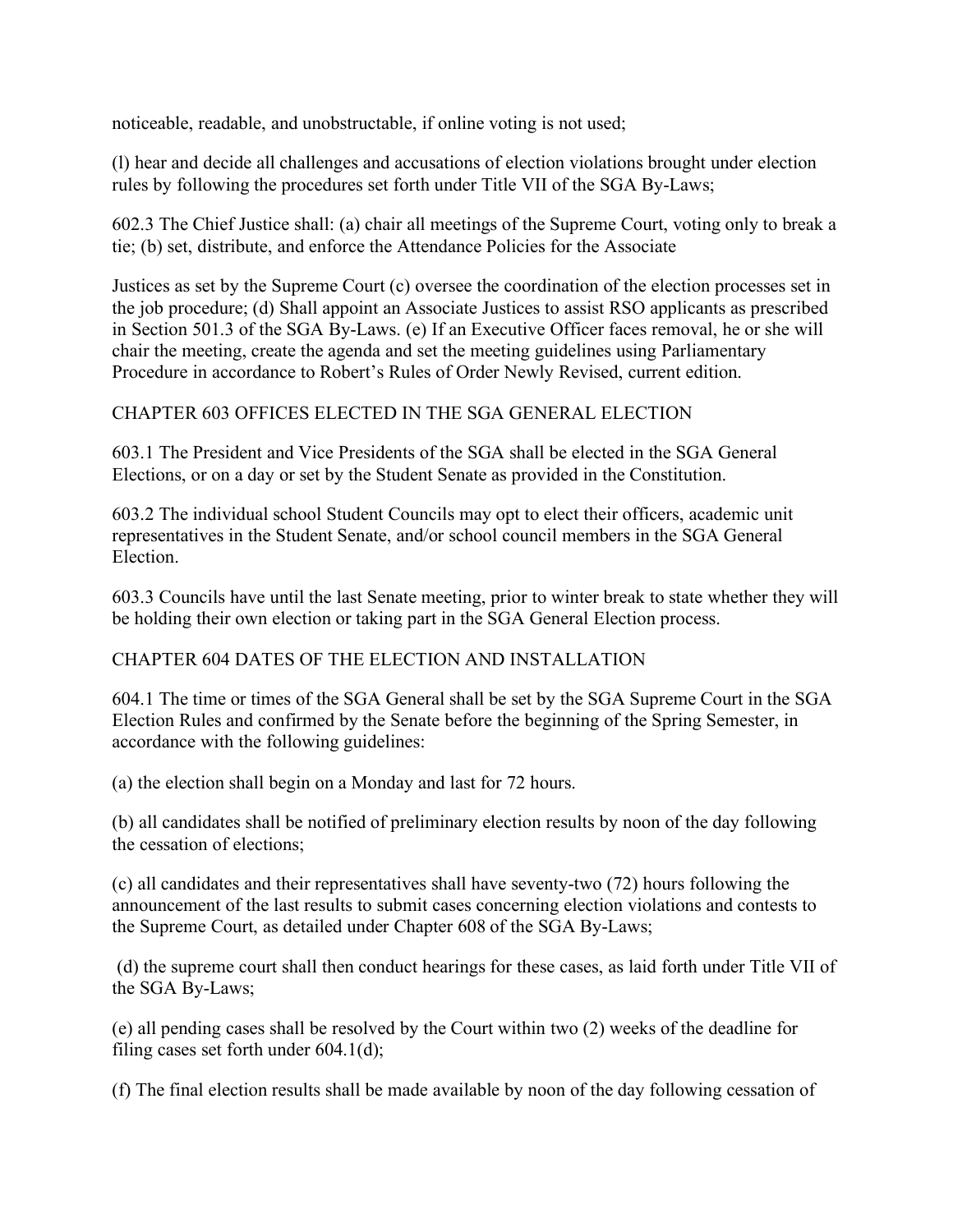Court proceedings, at which point they will be deemed certified and final except in the case of Court malfeasance. (g) All runoff elections shall be conducted after the results from the first election have been deemed certified and final.

604.2 The time or times of the individual school student council elections and academic unit representatives in the SGA Senate, if that academic unit chooses not to participate in the SGA General election, shall be set by each unit no later than February 28.

1. The date set for elections shall be set no later than April 15. 2. All elections procedures must be concluded no later than the final SGA Senate meeting of the Spring semester.

604.3 The installation shall occur at the SGA banquet at the end of the Spring semester.

# CHAPTER 605 DECLARATION OF CANDIDACY

605.1 Candidates for offices elected in the general elections must file candidacy papers during the filing period established herein.

605.2 Filing shall be open for at least one week beginning on the Monday no later than two (2) weeks prior to the election. The week of spring vacation shall not be counted.

605.3 The candidacy papers must be received in the Student Life Office, or such other office or offices designated by the Supreme Court, before the end of the business day on the due date.

#### CHAPTER 606 CAMPAIGNS

606.1 The SGA shall provide a limited amount of free materials and free use of its reproduction equipment to candidates for SGA offices and Student Senate Academic Unit representatives in accordance with the policy established by the Student Senate for use of duplicating machinery. This shall not apply to academic units who do not choose their Student Senate representatives in the SGA General Election.

606.2 Campaign procedures shall be set by the Supreme Court and approved by the Student Senate at least one (1) month before the SGA Spring General Election. This shall not apply to academic units who do not choose their Student Senate representatives in the SGA General Election.

#### CHAPTER 607 ELECTIONS PROCEDURE

607.1 Voting shall be secret and conducted in privacy. Email ballots shall not be considered neither secret nor private.

607.2 Voting by proxy is prohibited unless authorized by the Court.

607.3 All registered students of the University of Louisville are eligible to vote, and shall be afforded the same opportunity to exercise this right.

607.4 In the event that electronic voting measures fail to allow all students an equal opportunity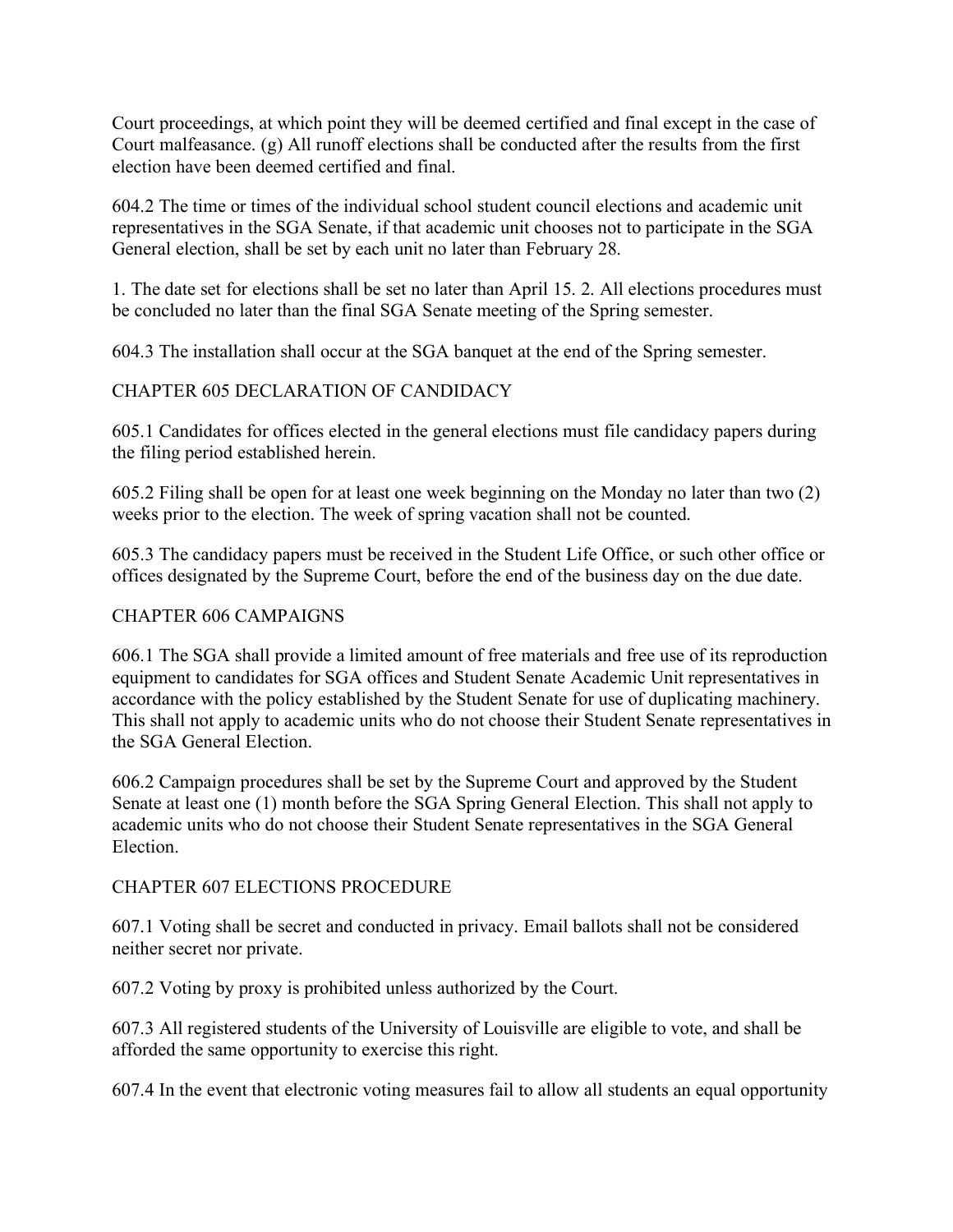to vote in either the general election or a run-off election, then those disenfranchised students who were unable to vote shall be given a second opportunity to do so through a method approved in the SGA Election Rules. This remedial voting period shall last no less than twenty-four (24) hours, and no more than either the total amount of time that students were unable to vote or seventy-two (72) hours, whichever is shorter. This remedial election shall be held immediately following the cessation of the normal election period, and shall postpone the preliminary announcement of results until noon of the day following the completion of remedial elections. All following election events and deadlines shall then be postponed the same amount of time. The total of these votes shall then be added to the total votes already achieved by each candidate before election penalties have been assessed.

607.5 All candidates must be voted for individually, regardless of any slates that may have been formed.

607.6 The ballot shall be arranged by office-group. The order of names of candidates shall be determined by lot.

CHAPTER 608 VIOLATION NOTIFICATION AND ELECTION CONTEST PROCEDURES

608.1 No candidate may contest an election unless he or she complies with the provisions of this chapter or unless he or she demonstrates to the satisfaction of the Supreme Court compelling justification for his failure to do so.

608.2 Each candidate, or his authorized campaign worker, shall notify in writing the Supreme Court or an election official designated by the Court of any alleged violation of an election rule

at the time when the alleged violation occurs or when the alleged violation is discovered, or soon as possible thereafter.

608.3 The violation notification shall describe the alleged violation and shall state the date, time and place of the alleged violation; the name of the alleged violator, if known, or his description; the name, address and telephone number of the person who observed or discovered the alleged violation; the name, address and telephone number of the person making the complaint; and the name of the candidate he or she represents, if any. The Court shall provide a form for this purpose, but the unavailability of the form shall permit the complaint to be submitted in written or electronic form.

608.4 The election official who receives the violation notification shall endorse his name and the time of receipt upon the form and shall direct an immediate investigation.

608.5 Any candidate wishing to contest an election shall file a written complaint with the Commission at such office or offices as the Court may designate within the time period for contesting an election specified in Section 607.7 of the SGA By-Laws. The complaint shall state each alleged violation and whether Sections 607.2 and 607.3 of the SGA By- Laws have been complied with by the candidate as to each of the listed violations, or the justification for the candidates' failure to comply and the information required by Section 607.2 of the SGA By-Laws as to each of the listed violations for which the required notification was not previously filed with the Court. Any violation not listed in the complaint shall not be considered by the Court.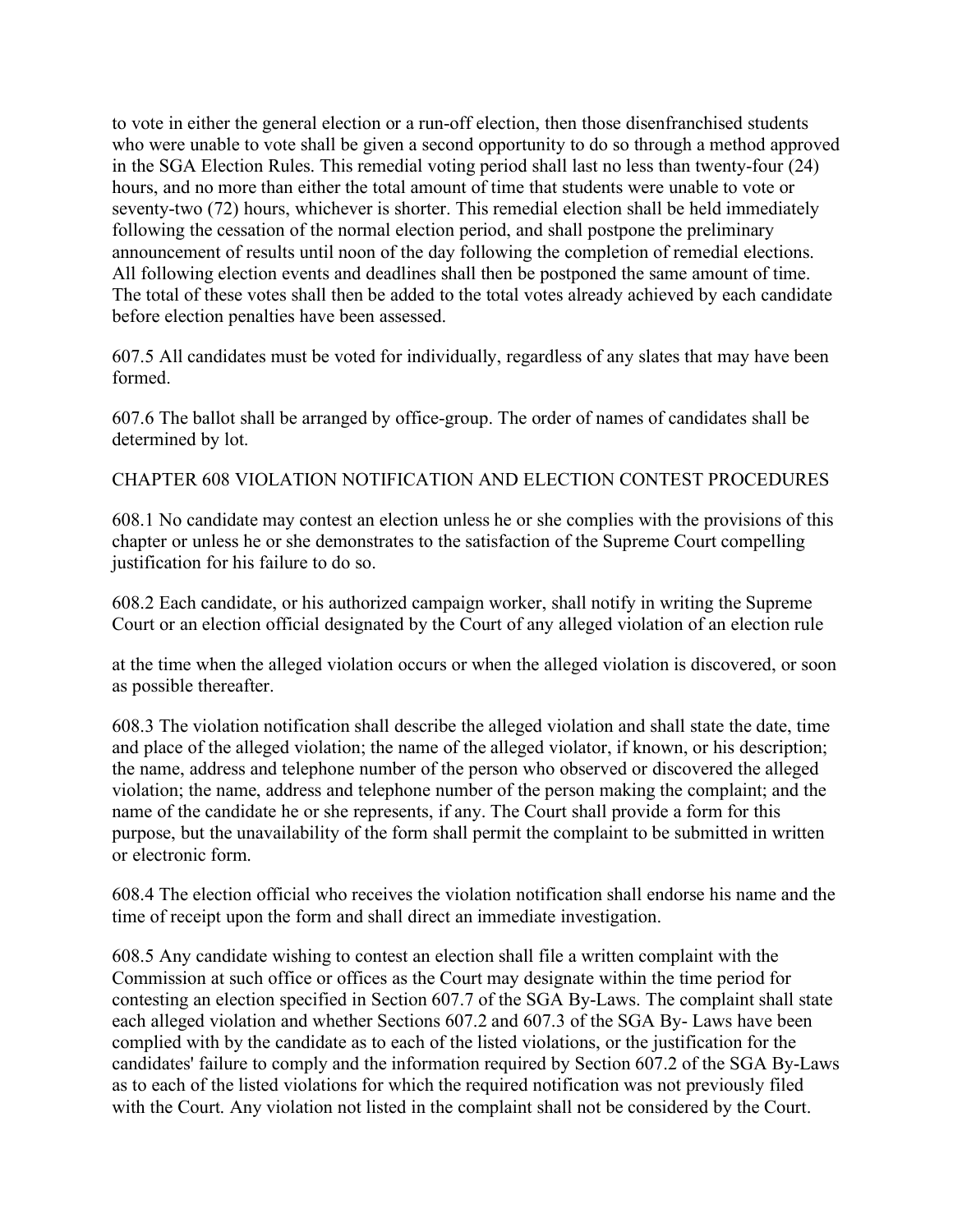608.6 Any violation for which the notification was not timely filed as required by Section 607.2 of the SGA By-Laws shall not be considered by the Court unless the Court finds that the candidate had a compelling justification for his failure to comply with that rule. Ignorance of the requirement shall not constitute a justification.

# CHAPTER 609 APPEALS

609.1 Decisions of the Supreme Court may be appealed back to the Supreme Court. The Court has the authority to hear the case if there is new information provided.

# CHAPTER 610 DISCLOSURE OF ELECTION RESULTS

610.1 As soon as the Supreme Court has counted and totaled the ballots for SGA elections, the election results shall be made available to the public through the SGA office. Complete results for all races, all candidates and all polling places will be made available through the SGA office and electronically through the SGA website. Full and complete SGA election returns, including complete results for all races, all candidates and all polling places, shall be made available on the SGA website no later than twenty- four (24) hours after returns have been tabulated by the Supreme Court.

# CHAPTER 611 DEBATES

611.1 The Supreme Court shall be responsible for holding at least one official debate which involves all Executive Officer candidates. The time and place of this debate shall be set in the annual election rules and approved by the Student Senate. This debate shall be moderated by the Chief Justice or a designated Associate Justice.

611.2 Any council may hold a debate for the Executive Officer candidates and/or the Senatorial candidates from the associated school. These debates shall conform to guidelines set forth in the annual election rules. 611.3 Any organization wishing to hold a debate shall conform to guidelines set forth in the annual election rules.

611.4 All debates must provide an equal opportunity for all candidates in a particular race to appear and speak if any candidate for that race is a participant in the debate. 611.5 All debates must be moderated by a representative of the Supreme Court.

# CHAPTER 612 MALFEASANCE BY OFFICERS OF THE COURT

612.1 In the event that a member of the Supreme Court is found be guilty of malfeasance during the conduction of his or her election-related duties and removed from office under Section 6.10 of the SGA Constitution, then the Supreme Court shall have the power to dictate the means of remediation, up to and including new elections.

# **TITLE VII: THE SUPREME COURT CHAPTER**  701 FILING

701.1 Any person requesting a hearing or appealing to the Supreme Court shall make a timely electronic filing to the Chief Justice or his/her designate. The filing must contain the nature of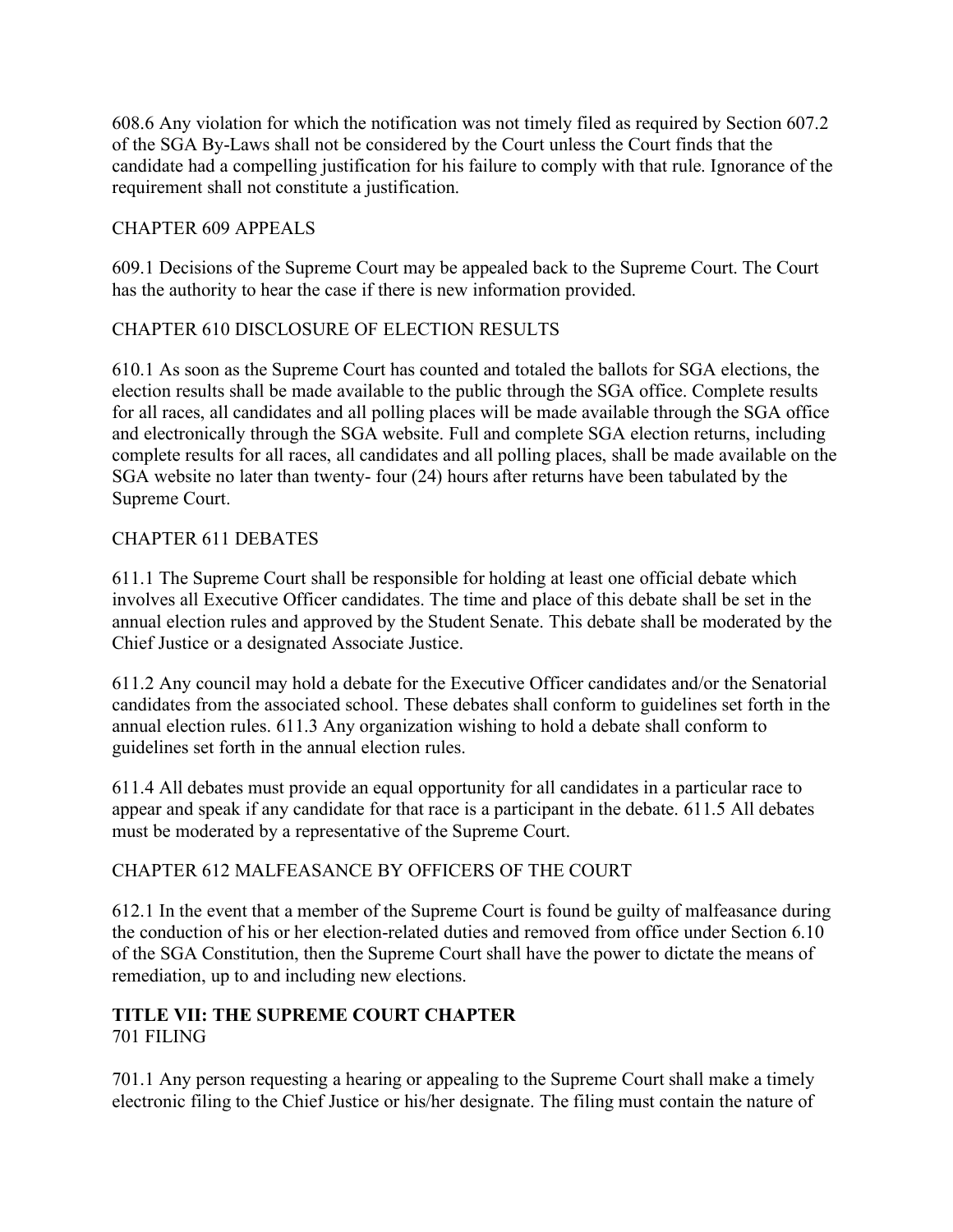the claim, and the remedy sought. The filing procedure shall be described on the Supreme Court website. This filing shall be made public.

## CHAPTER 702 NOTICE

702.1 Upon application for hearing by direct request or appeal, the Chief Justice shall take steps to notify all parties with a direct or indirect interest in the complaint or appeal and all associate justices. Such notification must adequately represent the nature of the claim.

## CHAPTER 703 PRE-HEARING

703.1 Within five (5) business days of the request for hearing or appeal, the Chief Justice and at least one (1) other associate justice, chosen by vote of the associate justices, shall meet with representatives of the parties with an interest in the case to discuss the hearing, schedule or proceedings, presentation of claims, evidence, and witnesses, and any motions that will be made. The parties may waive the pre-hearing by contacting the Supreme Court through a designated method.

## CHAPTER 704 HEARING

704.1 In a closed session prior to the commencement of a hearing, the Chief Justice shall brief all justices on the case at hand, including the finding of the pre-hearing meeting. The Chief Justice or his/her designate shall call the hearing to order and read the complaint(s) before the court. Each party to the suit will be allowed adequate time to present their case with the complaining party(s) case heard first and the responding party(s) defense second. Each side may rebut the other's case.

# CHAPTER 705 POST-HEARING

705.1 The Supreme Court shall deliberate in a closed meeting and render its preliminary decision within forty-eight (48) hours of the last hearing in a case. A final written decision shall be made available within 14 days of the last hearing in the case. All written decisions shall be posted on the SGA website.

#### **TITLE VIII: TRANSITION OF POWER**  CHAPTER 801 EXECUTIVE OFFICER TRANSITION

801.1 The official term of any executive officer shall begin at midnight on the day after the May Commencement immediately following his or her election, and shall end either at 23:59 on the day of May Commencement of the following year, or when the Executive Officer no longer meets the eligibility requirements to hold his or her office set forth in the SGA Constitution, whichever occurs first. The officer shall not be permitted to utilize the powers of his or her office, including the dispensing of SGA funds, after his or her term ends.

801.2 Within One (1) month of the certification of Executive Officer election results by the Supreme Court, each individual Executive Officer shall have a meeting with his or her designated successor to discuss the responsibilities of the office and set up a transition schedule. At this meeting, the official transition binder shall be transferred to the possession of the officerelect.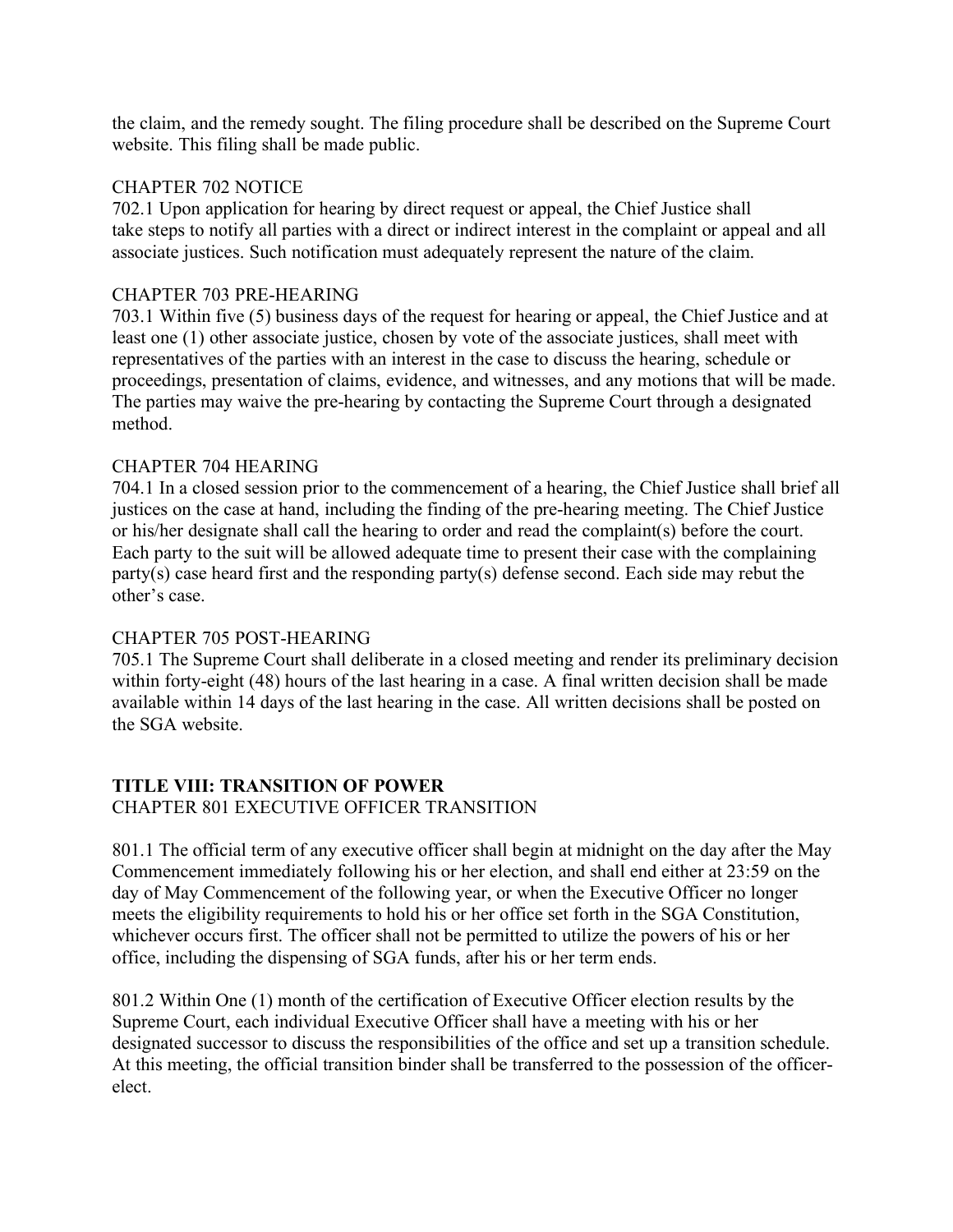801.3 Executive Officers shall have removed all of their belongings from their Student Government supplied office space and returned all keys to student affairs no later than 17:00 on the Friday prior to May Commencement.

# CHAPTER 802 SENATE TRANSITION

802.1 The official term of any Senate officer shall begin at the conclusion of May Commencement immediately following his or her election, and shall end at the conclusion of May Commencement of the following year, or when the Senate Officer no longer meets the eligibility requirements to hold his or her office set forth in the SGA Constitution, whichever occurs first. The officer shall not be permitted to utilize the powers of his or her office, including the dispensing of SGA funds, after his or her term ends.

802.2 Within one (1) month of the appointment of the Officers of the Senate for the following year, each individual Senate Officer shall have a meeting with his or her designated successor to discuss the responsibilities of the office and set up a transition schedule. At this meeting, the official transition binder and any objects related to the office (including the Speaker's Gavel) shall be transferred to the possession of the officer-elect.

# CHAPTER 803 SUPREME COURT TRANSITION

803.1 The official term of any Justice of the Court shall begin immediately upon his or her confirmation as a Justice by the Student Senate.

803.2 A Justice's official term will end either upon the resignation of the Justice, when the Justice no longer meets the eligibility requirements set forth in the SGA Constitution, or at the conclusion of his or her Commencement.

803.3 The Chief Justice shall be responsible for meeting with a newly appointed Associate Justice within one (1) month of his or her appointment in order to discuss the responsibilities of the office.

803.4 Within One (1) month of the appointment of his or her successor, a departing Chief Justice shall have a meeting with his or her designated successor to discuss the responsibilities of the office. At this meeting, the official transition binder shall be transferred to the possession of the incoming Chief Justice.

# **TITLE IX: REMUNERATION POLICIES CHAPTER**

901 SENATE REMUNERATION POLICY

901.1 The maximum amount of financial remuneration for individual Senators shall be established by that body and remain constant from year to year until specifically changed by that body.

901.2 Individual remuneration, overseen by the Development Board, shall be a proportion of the maximum as determined by the following guidelines: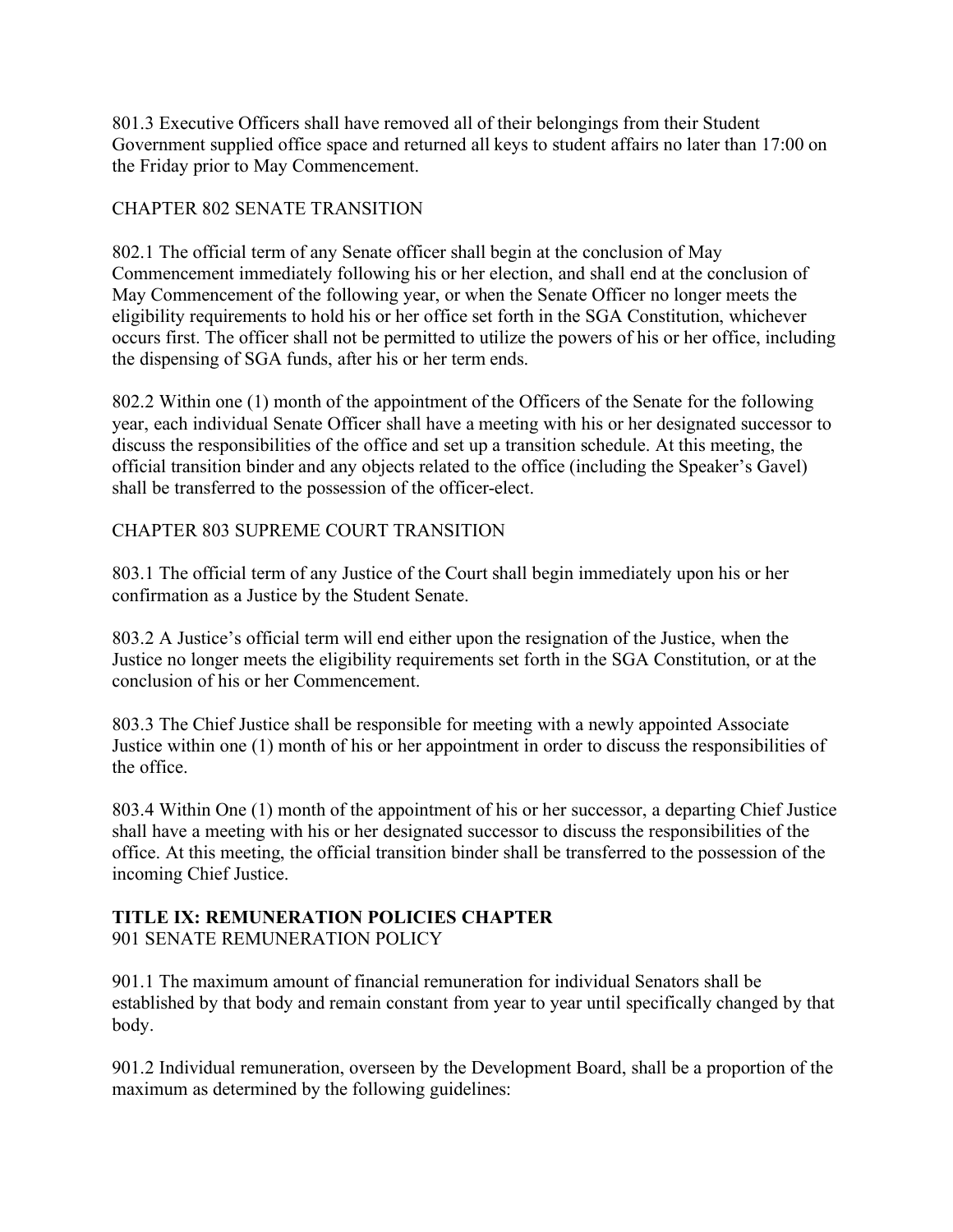(a) Attendance at Senate meetings shall comprise 60% of total remuneration. A missed meeting, as defined in 1001.3, shall decrease potential remuneration. Attendance shall be kept by the Senate Officers and the Senate Clerk.

(b) Committee participation shall comprise 20% of total remuneration. At the end of each semester, committee chairs shall report upon participation at their committees to the Development Board. This report shall include a percentage between 0-20, with 20% representing full remuneration, 10% representing half, etc. The chairperson may not reduce a member's remuneration for any reason except attendance, and no meeting shall be defined as "missed" unless it meets the criteria set forth in 1001.3. However, a chairperson may submit remuneration higher than the absolute percentage of meetings attended if he or she feels that the member's performance has been commendable.

(c) Submitting a report at the end of each semester to the Executive Vice President, as defined in subsection 5.7.7 of the SGA Constitution, shall comprise 10% of total remuneration. Any report meeting the guidelines established in the aforementioned subsection shall be deemed sufficient for full remuneration. The Executive Vice President shall notify the Chair of the Development Board if a Senator fails to submit a report.

(d) Attending one of the resolution writing workshops held by the Senate Speaker and Parliamentarian shall comprise 10% of total remuneration. This is mandatory for all new senators, however returning senators may automatically meet this requirement by producing a resolution that they either authored or co-authored in the previous year. In the event that a Senator cannot attend one of these meetings for a reason deemed acceptable by the Senate Speaker, that Senator shall contact the Senate Speaker and make arrangements to satisfy this requirement.

901.3 A missed meeting shall be defined as any non-excused absence. In order to be excused, an absence must meet the following requirements:

(a) A reason for the absence shall be submitted to the Senate Speaker prior to the meeting, except in the event of an emergency, in which case it should be submitted at the earliest possible moment. The reason for one's absence must be deemed acceptable by the Senate Officers.

(b) Except in the case of an emergency, a proxy from the same school as the Senator must be sent to the meeting. The name of the proxy shall be made available to the Senate Speaker prior to the meeting, and once the meeting has begun no other person may serve as proxy. Failure of a proxy to attend a meeting shall not penalize a Senator, but that proxy may no longer be used by any Senator except in the case of extenuating circumstances.

(c) Leaving a meeting prior to its conclusion shall be regarded as a "missed meeting" unless prior arrangements have been made Senate Officers, or extenuating circumstances can be proven after the meeting has concluded. (e) In the event that the absence described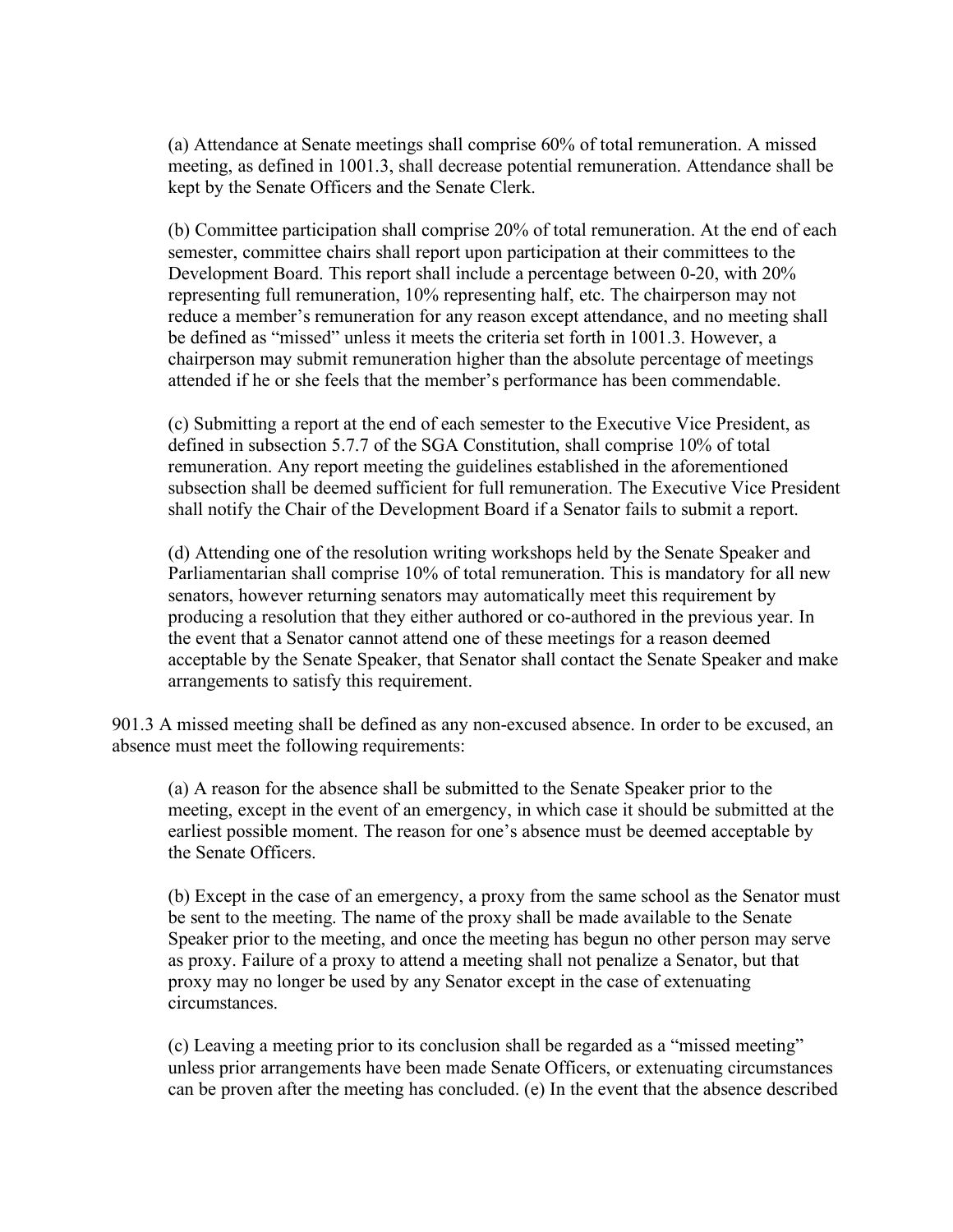relates to a sub-committee of the senate, all references to the Senate Speaker and Executive Officers in  $10001.3(a)-(c)$  shall be replaced by the relevant committee chairperson.

901.4 Any Senator wishing to dispute an individual's remuneration may do so by submitting a letter to the Student Senate. A Development Board ruling may be overturned by a majority vote of the Senate.

901.5 For the purposes of meetings determining remuneration, the Executive Vice President shall be an ex-officio, non-voting member of the Development Board.

CHAPTER 902 EXECUTIVE STAFF REMUNERATION POLICY

902.1 The maximum total remuneration, including bonuses, for all executive staff members shall be set by the SGA President and approved by a majority of the members of the Student Senate at the SGA Retreat.

902.2 Once set, the total remuneration shall not exceed that amount unless the increase is approved by the Student Senate.

902.3 The maximum total remuneration, including bonuses, for all executive staff members shall not exceed twenty percent (20%) of the total central administration budget.

902.4 Every individual staff member shall be told exactly how much they will be paid (excluding bonuses) no later than one (1) week after the Senate approves the total staff pay. No staff member will be paid less than this amount unless they fail to perform duties listed in his or her job description.

902.5 Total summer pay for all staff shall not exceed one fourth (1/4) of the SGA President's total proposed staff remuneration, for the entire school year, including bonuses. Additionally, individual staff members may not be paid more during the summer than one fourth (1/4) of their estimated total remuneration.

CHAPTER 903 SUPREME COURT REMUNERATION POLICY

903.1 The maximum amount of financial remuneration for the Chief Justice and Associate Justices of the Supreme Court shall be set by the Student Senate.

903.2 Each Justice shall receive full remuneration, unless action is taken through the following process:

(a) A letter, signed by a minimum of either the Chief Justice or two Associate Justices and detailing reasons for a member's for reduced remuneration, is sent to the Chair of the Development Board;

(b) The Development Board shall then convene within two weeks to decide what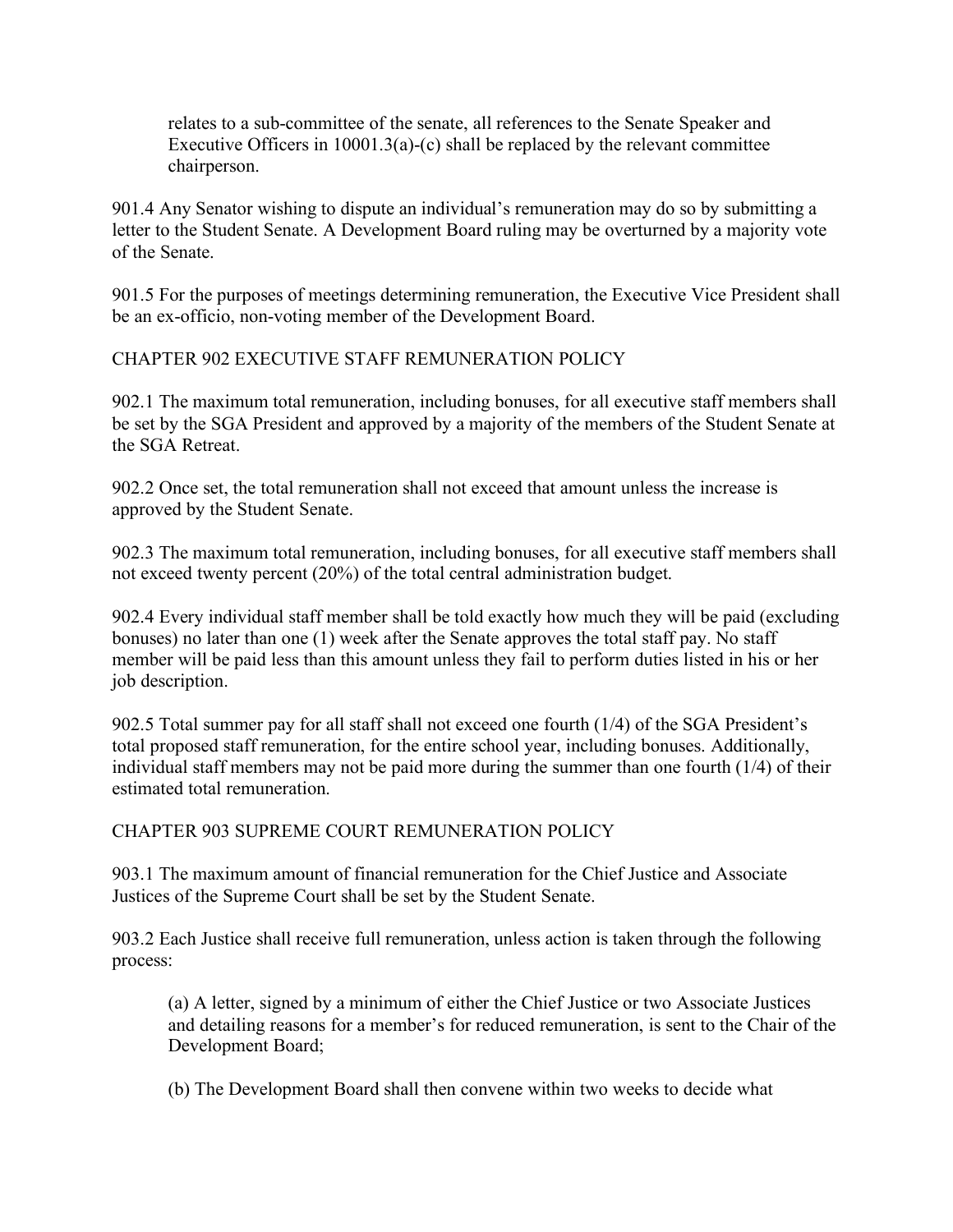percentage of remuneration that Justice merits.

903.3 Any Senator or Justice wishing to dispute an individual Justice's remuneration may do so by submitting a letter to the Student Senate. A Development Board ruling may be overturned by a majority vote of the Senate.

903.4 Exact amounts given for remuneration are solely up to the Chief Justice for determining each Associate Justice based upon the total remuneration budget passed by the Senate

# CHAPTER 904 REMUNERATION DEADLINES

904.1 It shall be the duty of the Chairperson of the Development Board, SGA President, and Chief Justice to submit the total remuneration for each individual in their respective branches to the SGA Unit Business Manager (UBM) at the end of each semester.

904.2 The deadline for this submission shall be one (1) week following the last Senate meeting of the semester.

# **TITLE X: COMPLIANCE OFFICER** CHAPTER 1001 DUTIES

1001.1 The Compliance Officer of SGA is responsible for ensuring that all organs and entities of SGA are adhering to the SGA Constitution and By-laws, along with any respective council or board constitution and/or by-laws.

1001.2 The Compliance Officer shall have the authority to bring forth a case as defined by the SGA Constitution against any member or entity of SGA, except councils.

1001.3 The Compliance Officer may not represent any member of SGA before the SGA Supreme Court.

1001.4 The Compliance Officer may help to advise members of SGA, regarding issues before the SGA Supreme Court, so long as such advice does not involve a case the Compliance Officer has brought forth or an election matter.

1001.5 If requested, the Compliance Officer must come before the Senate or any SGA board or committee that requests his or her presence for questioning.

1001.6 In cases regarding removal of any SGA officer, the Compliance Officer should work with the Development Board in order to ensure proper procedures are followed.

# CHAPTER 1002 APPOINTMENT & RESIGNATION

1002.1 Nominations for the position must be sent to the Senate's Executive Board by the Top 4 or by a member of the Senate.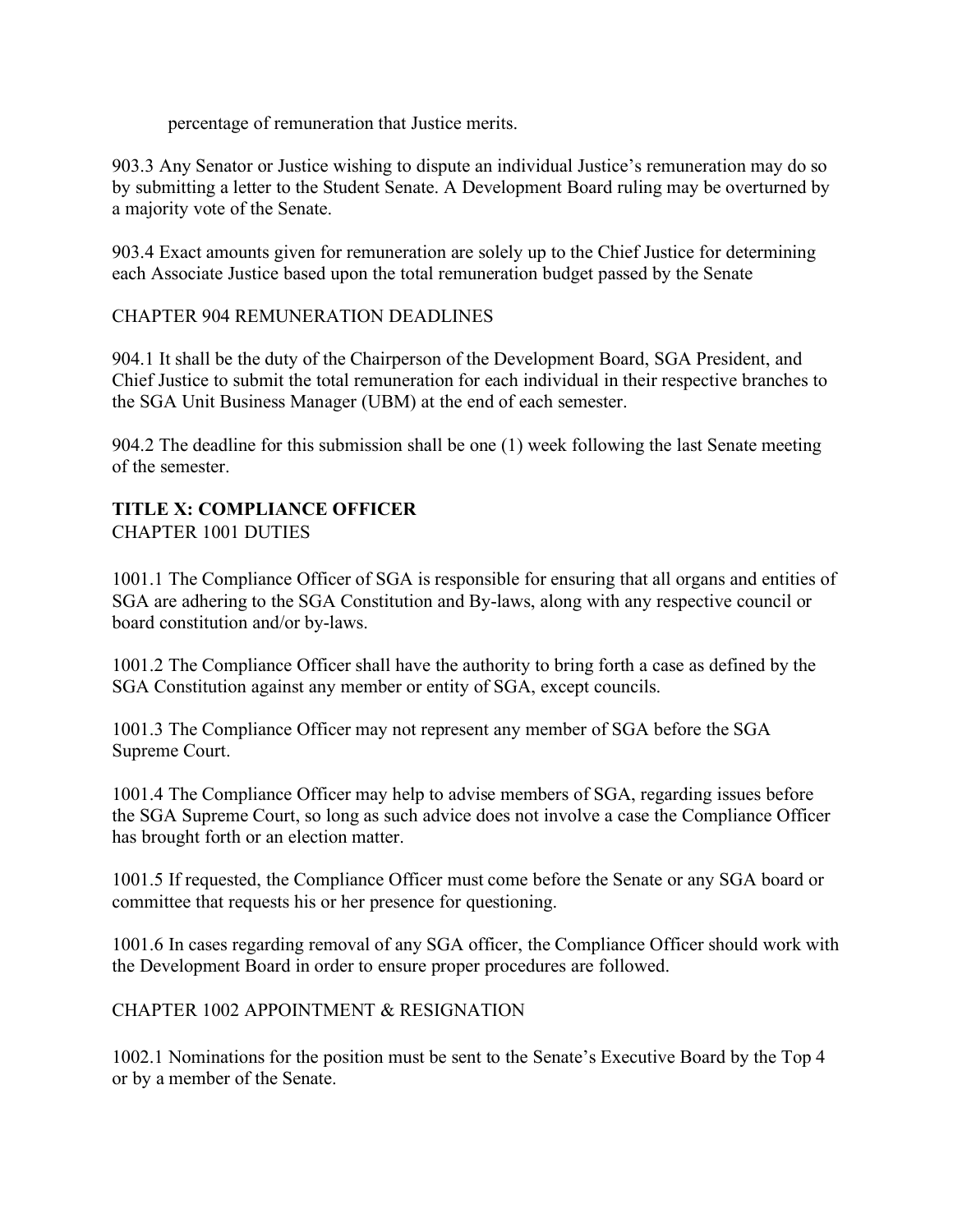1002.2 A nominee must first be confirmed by the Senate's Executive Board by a simple majority vote. From here, the nominee must go before the full Senate for confirmation.

1002.3 At the following Senate meeting after the Executive Board's approval, the nominee shall be given time to make a statement and to answer questions before the full Senate prior to a vote. A simple majority vote by the Senate is all that is needed for confirmation.

1002.4 Upon confirmation, the confirmed individual shall take on the full responsibilities of the Compliance Officer until either they resign from their office or lose their status as a full-time student at the University of Louisville.

1002.5 If at any time the Compliance Officer chooses to resign from office, he or she must send a letter to both the SGA President and the SGA Senate notifying them. Once received, the resignation shall take effect.

1002.6 Upon resigning, the Compliance Officer cannot hold another position within SGA for a period of 6 months.

## CHAPTER 1003 REMUNERATION

1003.1 In the annual budget the Senate shall pass the amount of remuneration rewarded to the Compliance Officer.

#### CHAPTER 1004 REMOVAL

1004.1 The Compliance Officer may be removed from office for failure to carry out the required duties of the office, for failure to satisfy the requirements to hold office as delineated in this Constitution, for acting against the best interest of the student populace, or for malfeasance.

1004.2 Any member of the SGA may submit a letter stating grounds necessitating removal to the chair of the Development Board. Upon receiving the letter, the chair of the Development Board must convene the Development Board within two (2) weeks to hold a hearing to determine whether probable cause exists to remove the Compliance Officer. The accused Compliance Officer shall be notified at least 72 hours in advance of the Development Board meeting. If a Supreme Court Justice cannot attend the meeting, he or she may submit a written testimony to the board. At the probable cause hearing, the Development Board shall hear testimony from witnesses, including but not limited to the member of SGA that submitted the letter to the Development Board and the accused Officer.

1004.3 If probable cause is not found to exist by the Development Board, then a petition signed by one third (1/3) of the Student Senate delivered to the Senate Speaker may override that decision. It shall be the duty of the Speaker to notify the accused and the Development Board Chair upon receipt of the aforementioned petition.

1004.4 Upon finding that probable cause exists or the receipt of a petition signed by one third (1/3) of the Student Senate by the Speaker, the chair of the Development Board will notify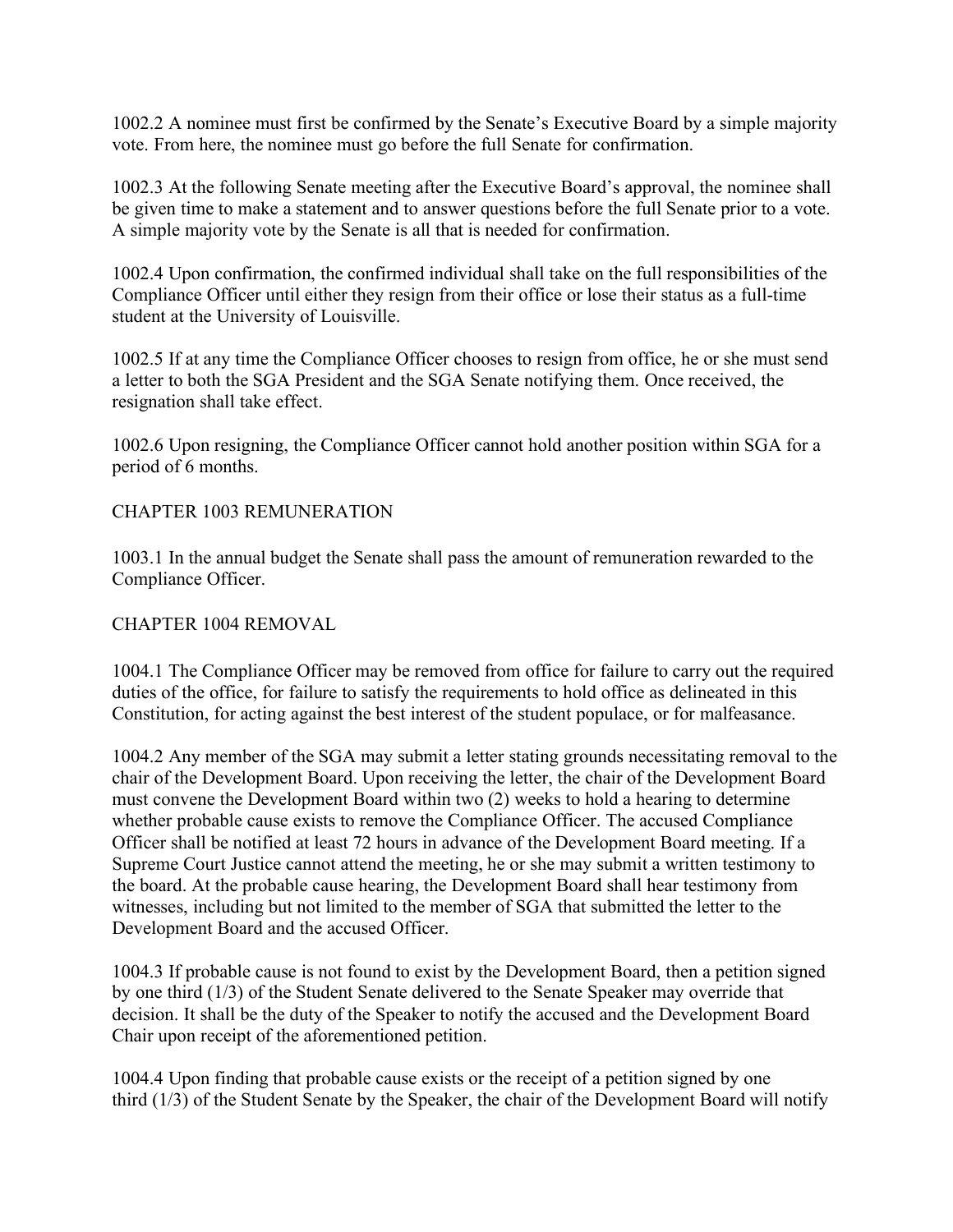the Student Senate through electronic communication within twenty-four (24) hours from the adjournment of the probable cause hearing or receipt of the petition that grounds exist to impeach the Compliance Officer.

1004.4. Upon notification of removal, the Senate Speaker or chair of the Development Board shall call a special meeting of the Senate to determine whether removal of the Justice is warranted.

1004.5. Removal proceedings shall be conducted in the following manner:

- (a) a minimum of two-thirds of the Senate body shall constitute quorum for the removal proceedings.
- (b) the vote on removal shall be held no sooner than one (1) week and no later than two (2) weeks after probable cause has been found. A two-thirds majority of the members of the Senate shall be required to remove the Compliance Officer.
- (c) during the removal proceeding, the Senate Speaker or his or her appointee shall chair the meeting, prepare the agenda, set guidelines for the meeting and maintain order under Robert's Rules of Order Newly Revised.
- (d) the removal proceeding shall be conducted in a fair and impartial manner providing each party with the opportunity to speak before the Senate and call necessary witnesses according to the procedures prescribed by Robert's Rules of Order Newly Revised.

# **TITLE XI: STUDENT GOVERNMENT DOCUMENT NOMENCLATURE**

# CHAPTER 1101 NOMENCLATURE

1101.1 The Student Senate seated during the 2011-2012 school year shall be designated the First (1st) Student Congress, with all subsequent Student Senates following chronologically.

1101.2 All Senates seated prior to this school year shall be designated by the following nomenclature: Y:A-B, where A and B are representative of the two calendar years during which they acted. For instance, the 2009-2010 school year's Student Senate would be designated "Y:2009-2010".

1101.3 All Resolutions of the First Student Congress onward shall, in addition to the title assigned by the author, be designated with the following code upon their passage: "C.X". C represents the Congress during which they were passed and X represents the resolution's chronological designation in relation to all previously passed Resolutions during that Congress. For instance, the third resolution passed by the First Congress would be designated "Resolution 1.3".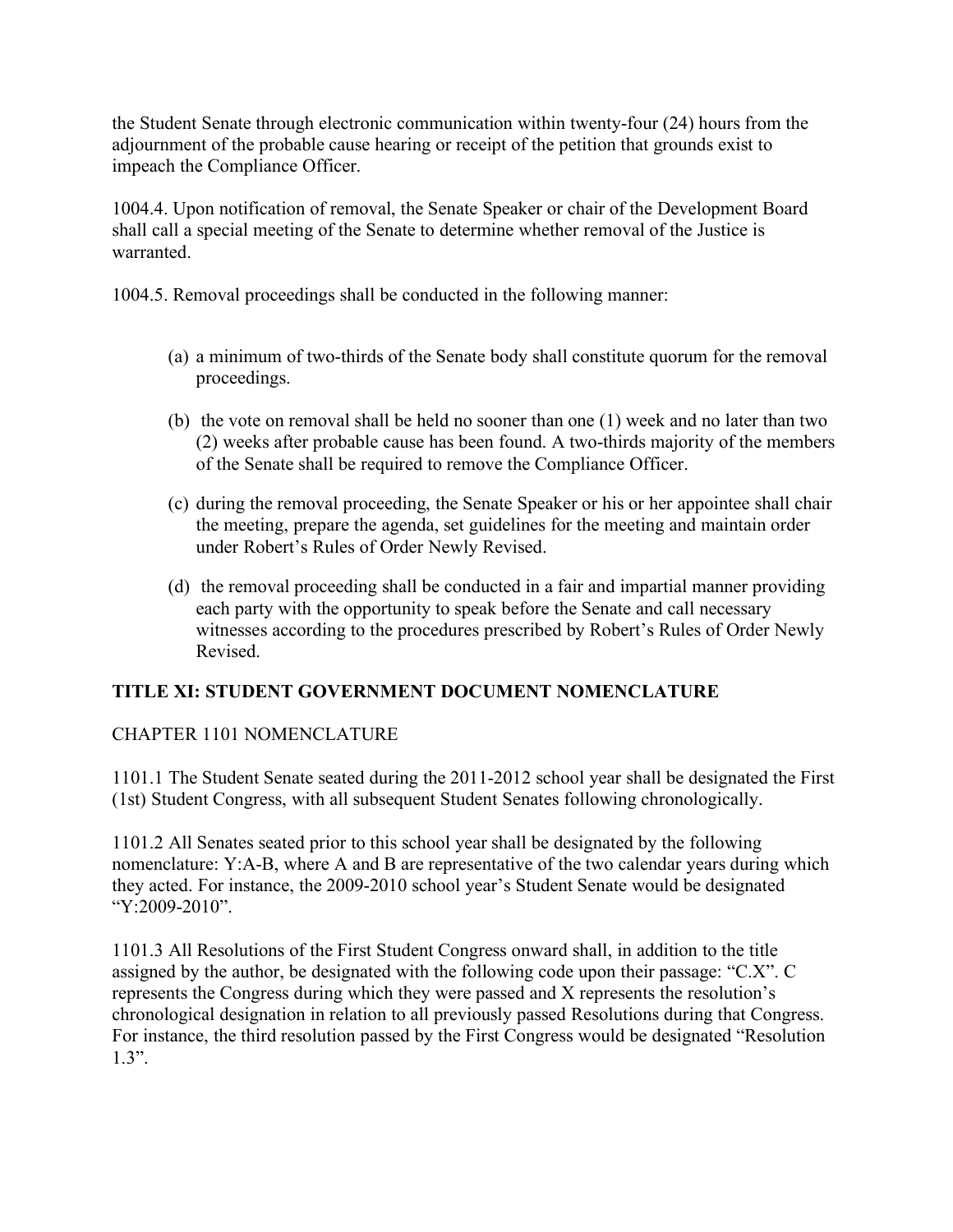1101.4 All Executive Orders passed during the First Student Congress onward shall, in addition to the title assigned by the author, be designated with the following code upon their passage: "C.X". C represents the Congress during which they were passed and X represents the resolution's chronological designation in relation to all previously passed Executive Orders during that Congress. For instance, the third Executive Order passed by the First Congress would be designated "Executive Order 1.3".

1101.5 All Court Rulings passed during the First Student Congress onward shall, in addition to the title assigned by the Supreme Court, be designated with the following code upon their passage: "C.X". C represents the Congress during which they were passed and X represents the resolution's chronological designation in relation to all previous rulings during that Congress. For instance, the third Court Ruling during the First Congress would be designated "Court Ruling 1.3".

1101.6 For all Resolutions, Executive Orders, and Court Rulings issued prior to the First Congress, the nomenclature shall be as follows: "Y:A-B.X". For instance, the third resolution passed during the 2009-2010 school year would be designated "Resolution Y:2009-2010.3"

# CHAPTER 1102 EXECUTIVE RECORDS

1102.1 A binder containing all previous Executive Orders and other important documents shall be maintained by the Executive Vice President as set forth in 4.4.16.

1102.2 A member of the Executive Staff designated by the Executive Vice President shall be responsible for archiving all information present in this binder on the Internet so that it is accessible to all students.

1102.3 Each Executive Officer shall be responsible for maintaining a transition binder detailing the duties of his or her position and any relevant SGA resolutions, as well as information that may be useful to a newly appointed officer. It shall include, at the front of the binder, a list of all duties an obligations not set forth in the Constitution, including but not limited to the maintenance of Student Government sponsored websites and programs.

# CHAPTER 1103 SENATE RECORDS

1103.1 A binder containing all previous resolutions shall be maintained by the Senate Historian as set forth in 5.12.14.

1103.2 The Senate Clerk, or a designee of the Senate Speaker, shall be responsible for archiving all information present in this binder on the Internet so that it is accessible to all students.

1103.3 Each Senate Officer shall be responsible for maintaining a transition binder detailing the duties of his or her position and any relevant SGA resolutions, as well as information that may be useful to a newly appointed officer.

# CHAPTER 1104 SUPREME COURT RECORDS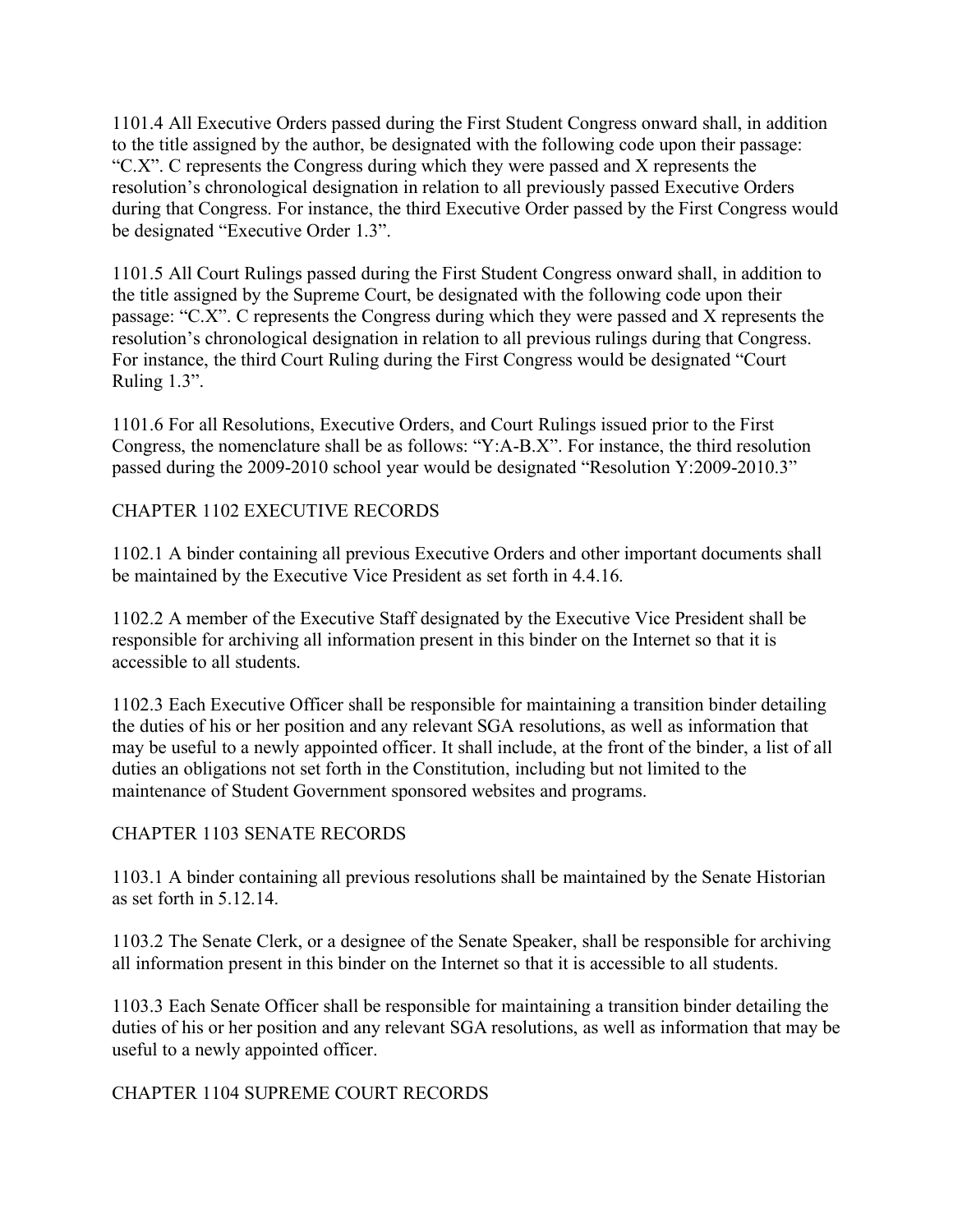1104.1 A binder containing all previous Supreme Court Rulings and documents shall be maintained by the Supreme Court Clerk as set forth in 6.11.

1104.2 The Supreme Court Clerk, or a designee of the Chief Justice, shall be responsible for archiving all information present in this binder on the Internet so that it is accessible to all students.

1104.3 The Chief Justice shall be responsible for maintaining a transition binder detailing the duties of the Chief Justice and any relevant SGA actions, including SGA election results, as well as information that may be useful to his or her successor.

1104.4 The Chief Justice shall be responsible for maintaining a transition binder detailing the duties of an Associate Justice and any relevant SGA actions, as well as information that may be useful to a newly appointed Associate Justice.

# **TITLE XII: UNIVERSAL SUNSET PROVISION AND LEGISLATIVE REVIEW BOARD**

CHAPTER 1201 UNIVERSAL SUNSET PROVISION

1201.1 All resolutions passed by the Student Senate, including confirmed Executive Orders, shall expire at 23:59 of the day of the May Commencement following the fifth (5th) anniversary of their passage if action is not taken to sustain them.

# CHAPTER 1202 LEGISLATIVE REVIEW BOARD

1202.1 The Senate Parliamentarian shall examine his or her binder, and compile a list of all resolutions that will expire by the end of the current year.

1202.2 At the SGA Banquet or the first Senate meeting of the newly elected Senate, the Resolution Review Board shall be appointed to examine the list of expiring resolutions compiled by the Senate Historian and review each of them.

1202.3 This Board shall consist of three (3) members of each branch of government including the SGA President, Senate Speaker, and Chief Justice. The SGA President, Senate Speaker, and Chief Justice shall appoint the other two committee members from each of their respective branches subject to majority Senate approval. It shall be presided over by the Senate Historian, who shall be ex-officio non-voting Chair.

1202.4 The Legislative Review Board shall, by the first meeting of the Spring Semester, make a recommendation to the Student Senate regarding each individual resolution reviewed and whether or not it should remain active. The Senate must then vote on these resolutions individually or in groups. A majority of present Senators shall be sufficient to approve each resolution for another five years. If this fails, the resolution will be void on its designated expiration date.